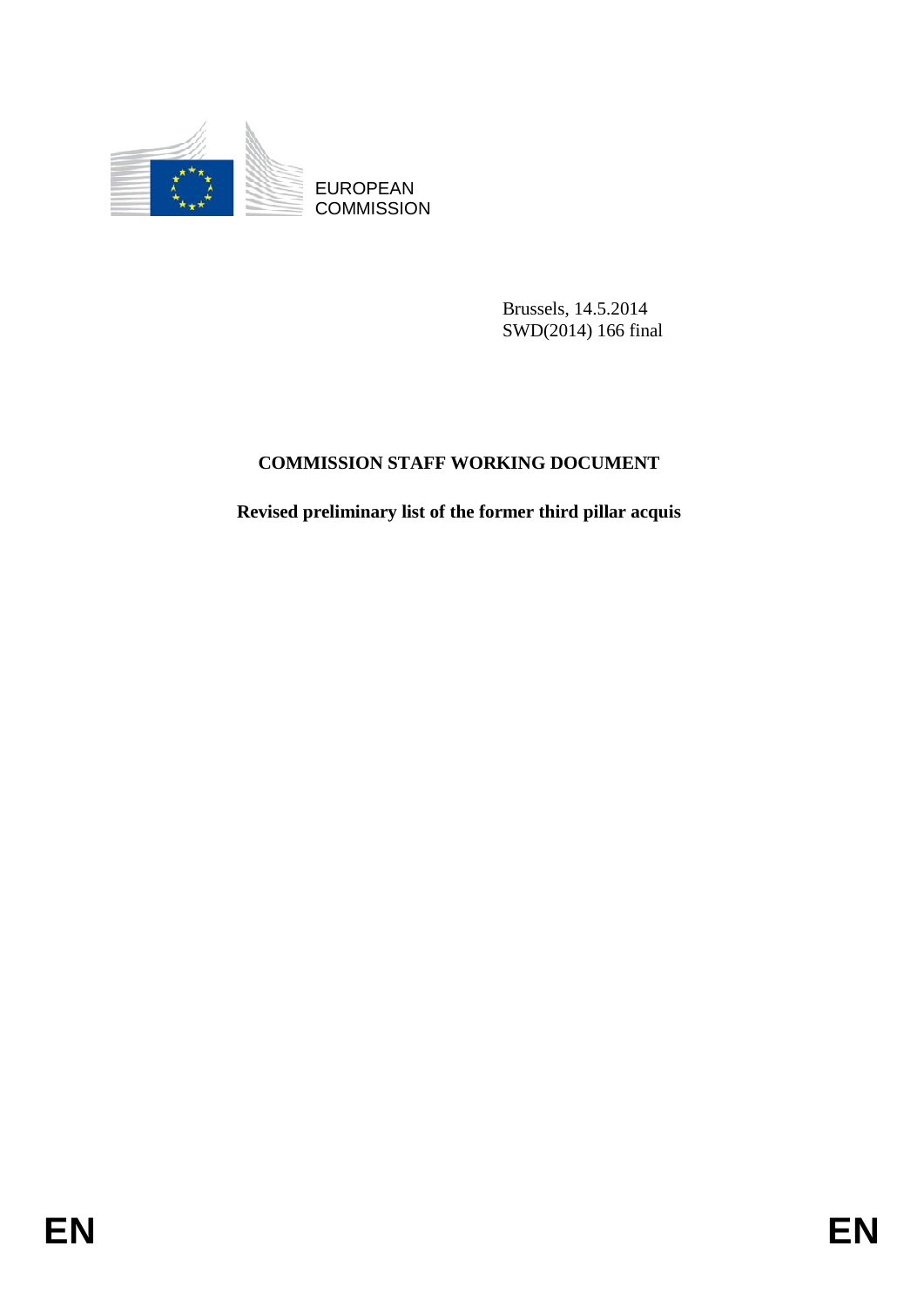## **COMMISSION STAFF WORKING DOCUMENT REVISED PRELIMINARY LIST OF THE FORMER THIRD PILLAR** *ACQUIS*

## *Situation as of 14 May 2014*

Article 10 (1) of Protocol 36 attached to the Treaty on the European Union provides for <sup>a</sup> transitional period before the full powers of the Commission and of the Court of Justice apply to the acts in the field of police cooperation and judicial cooperation in criminal matters ("former third pillar *acquis*") adopted before the entry into force of the Lisbon Treaty.

As of 1 December 2014, the transitional phase will come to an end. This will lift current limitations to the judicial control by the European Court of Justice and to the Commission's power to launch infringement proceedings, as the guardian of the Treaty over the area of police cooperation and judicial cooperation in criminal matters.

The attached list updates the list SWD(2014) 109 final which was presented on 14 March 2014, taking into account comments formulated by delegations in the Friends of the Presidency Group on Protocol 36 and legislative developments which have occurred in the meantime. This list also includes <sup>a</sup> number of instruments which have been lisbonised through their amendment by acts adopted after the entry into force of the Lisbon treaty.

It has been prepared by the Commission services with <sup>a</sup> view to assist Member States and to provide clarity on the third pillar acts to which Article 10 (1) to (3) of Protocol 36 will apply. It must be noted that the situation may still evolve before 1 December 2014, depending on the adoption of some proposals that aim at amending or repealing the former third pillar acts concerned.

Although efforts have been made to make this list exhaustive, it has only indicative value; it does not replace the publication in the Official Journal or the notification of adopted instruments, which are the only authoritative formal sources of Union law.

This list is without prejudice to future proposals on repeal of obsolete acts.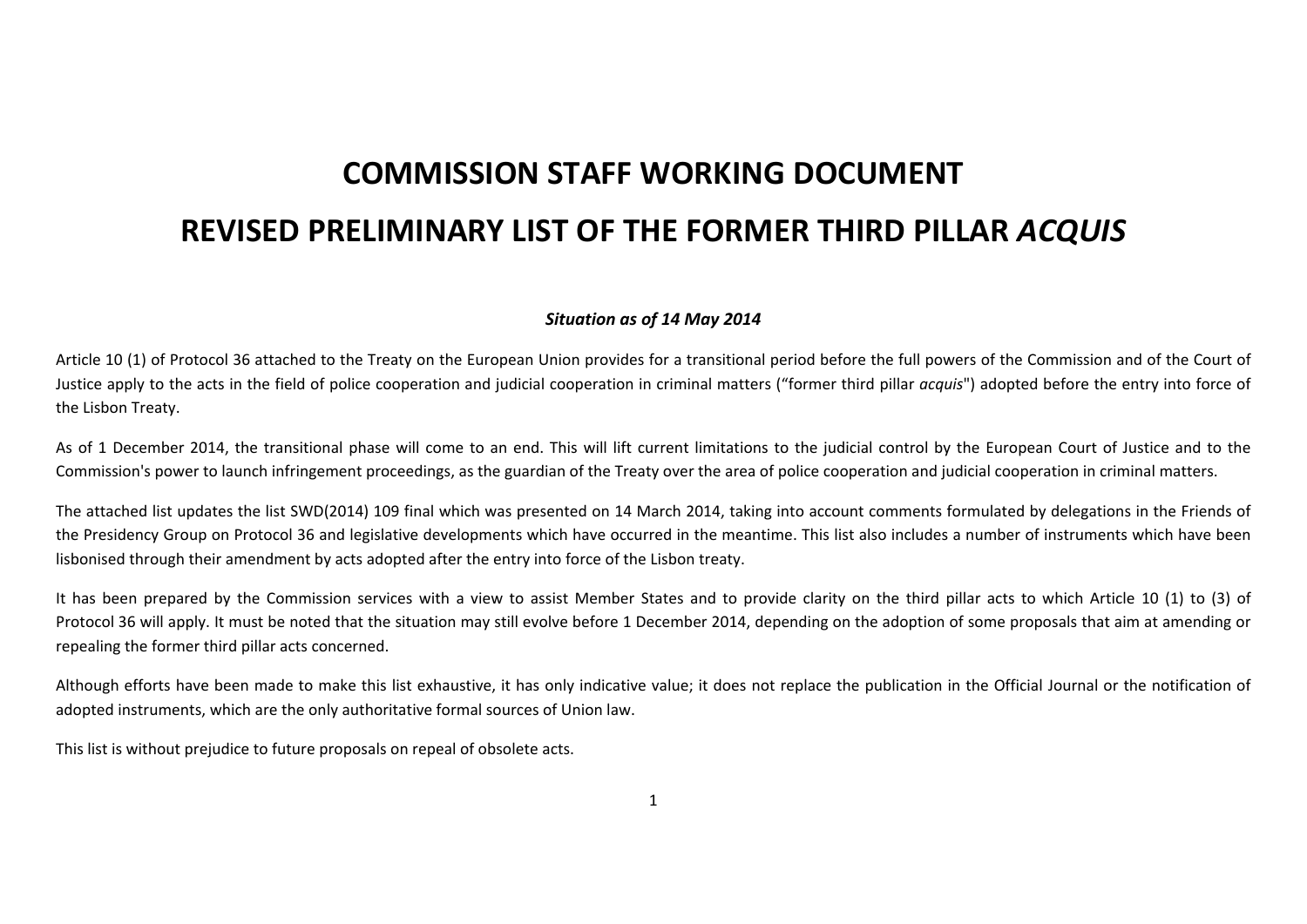| $\overline{\mathsf{N}^{\circ}}$ | Year | <b>Title</b>                                                                                                                                                                                                                                                                                    | <b>Comments</b>                                                                                                                                                                                                                                                           |
|---------------------------------|------|-------------------------------------------------------------------------------------------------------------------------------------------------------------------------------------------------------------------------------------------------------------------------------------------------|---------------------------------------------------------------------------------------------------------------------------------------------------------------------------------------------------------------------------------------------------------------------------|
|                                 | 1995 | Council Act of 10 March 1995, adopted on the basis of Article K.3 of the Treaty<br>on the EU, drawing up the convention on simplified extradition procedures<br>between the Member States of the European Union                                                                                 | Replaced by the Convention on mutual assistance in criminal matters<br>between the Member States of the European Union.<br>Remains valid for AT, FR and IT<br>It has also been considered as Schengen acquis, see mention below in the<br>Schengen part of this document. |
| $\overline{2}$                  | 1995 | Council Act of 26 July 1995 drawing up the Convention on the protection of the<br>European Communities' financial interests                                                                                                                                                                     | Would be replaced by the Directive on the fight against fraud to the Union's<br>financial interests by means of criminal law (PIF) COM(2012)363, once<br>adopted.                                                                                                         |
| $\mathbf{3}$                    | 1996 | Joint Action 96/277/JHA of 22 April 1996 concerning a framework for the<br>exchange of liaison magistrates to improve judicial cooperation between the<br>Member States of the European Union                                                                                                   |                                                                                                                                                                                                                                                                           |
| $\overline{4}$                  | 1996 | Council Act of 27 September 1996 drawing up the Convention relating to<br>extradition between the MS of the European Union                                                                                                                                                                      | Remains valid for AT, FR and IT<br>Part of it has also been considered as Schengen acquis, see mention below<br>in the Schengen part of this document.                                                                                                                    |
| $\overline{5}$                  | 1996 | Joint Action 96/610/JHA concerning the creation and maintenance of a Directory<br>of specialized counter-terrorist competences, skills and expertise to facilitate<br>counter-terrorist cooperation between the Member States of the European Union                                             |                                                                                                                                                                                                                                                                           |
| 6                               | 1996 | Joint Action 96/698/JHA on cooperation between customs authorities and<br>business organizations in combating drug trafficking                                                                                                                                                                  |                                                                                                                                                                                                                                                                           |
| $\overline{7}$                  | 1996 | Joint Action 96/699/JHA concerning the exchange of information on the chemical<br>profiling of drugs to facilitate improved cooperation between Member States in<br>combating illicit drug trafficking                                                                                          |                                                                                                                                                                                                                                                                           |
| 8                               | 1996 | Joint Action 96/747/JHA concerning the creation and maintenance of a directory<br>of specialized competences, skills and expertise in the fight against international<br>organized crime, in order to facilitate law enforcement cooperation between the<br>Member States of the European Union |                                                                                                                                                                                                                                                                           |
| $\overline{9}$                  | 1996 | Joint Action 96/750/JHA concerning the approximation of the laws and practices<br>of the Member States of the European Union to combat drug addiction and to<br>prevent and combat illegal drug trafficking                                                                                     |                                                                                                                                                                                                                                                                           |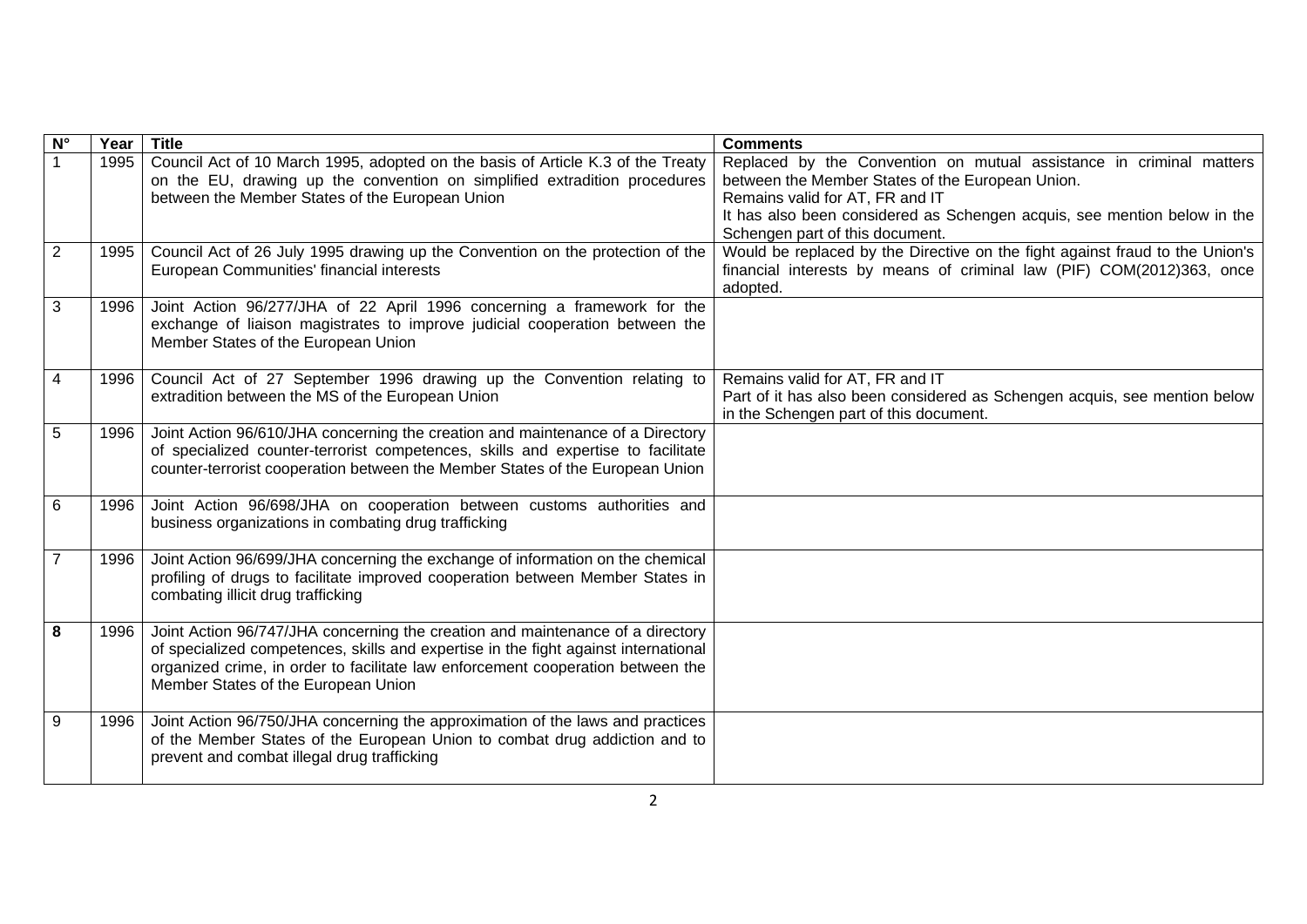| 10 | 1996 | Council Act of 27 September 1996 drawing up a Protocol to the Convention on<br>the protection of the European Communities' financial interests                                                                                                                                                                                | Would be replaced by the Directive on the fight against fraud to the Union's<br>financial interests by means of criminal law (PIF) COM(2012)363, once<br>adopted. |
|----|------|-------------------------------------------------------------------------------------------------------------------------------------------------------------------------------------------------------------------------------------------------------------------------------------------------------------------------------|-------------------------------------------------------------------------------------------------------------------------------------------------------------------|
| 11 | 1996 | Council Act of 29 November 1996 drawing up, on the basis of Article K.3 of the<br>Treaty on European Union, the Protocol on the interpretation, by way of<br>preliminary rulings, by the Court of Justice of the European Communities of the<br>Convention on the protection of the European Communities' financial interests | Would be replaced by the Directive on the fight against fraud to the Union's<br>financial interests by means of criminal law (PIF) COM(2012)363, once<br>adopted. |
| 12 | 1997 | Convention on the fight against corruption involving officials of the European<br>Communities or officials of Member States of the European Union                                                                                                                                                                             |                                                                                                                                                                   |
| 13 | 1997 | Joint Action 97/339/JHA of 26 May 1997 with regard to cooperation on law and<br>order and security                                                                                                                                                                                                                            |                                                                                                                                                                   |
| 14 | 1997 | Joint Action 97/372/JHA of 9 June 1997 adopted by the Council on the basis of<br>Article K.3 of the Treaty on European Union, for the refining of targeting criteria,<br>selection methods, etc., and collection of customs and police information                                                                            |                                                                                                                                                                   |
| 15 | 1997 | Council Act of 19 June 1997 drawing up the Second Protocol of the Convention<br>on the protection of the European Communities' financial interests                                                                                                                                                                            | Would be replaced by the Directive on the fight against fraud to the Union's<br>financial interests by means of criminal law (PIF) COM(2012)363, once<br>adopted. |
| 16 | 1997 | Joint Action 97/827/JHA of 5 December 1997 establishing a mechanism for<br>evaluating the application and implementation at national level of international<br>undertakings in the fight against organized crime                                                                                                              |                                                                                                                                                                   |
| 17 | 1997 | Council Act of 18 December 1997 drawing up the Convention on mutual<br>assistance and cooperation between customs administrations, known as the<br>"Naples II Convention"                                                                                                                                                     |                                                                                                                                                                   |
| 18 | 1998 | Council Act of 17 June 1998 drawing up the Convention on Driving<br><b>Disqualifications</b>                                                                                                                                                                                                                                  | Never entered into force for lack of ratifications (only 7 ratifications made:<br>BG, CY, ES, UK, IE, RO and SK).                                                 |
| 19 | 1998 | Joint Action 98/427/JHA of 29 June 1998 on good practice in mutual legal<br>assistance in criminal matters                                                                                                                                                                                                                    |                                                                                                                                                                   |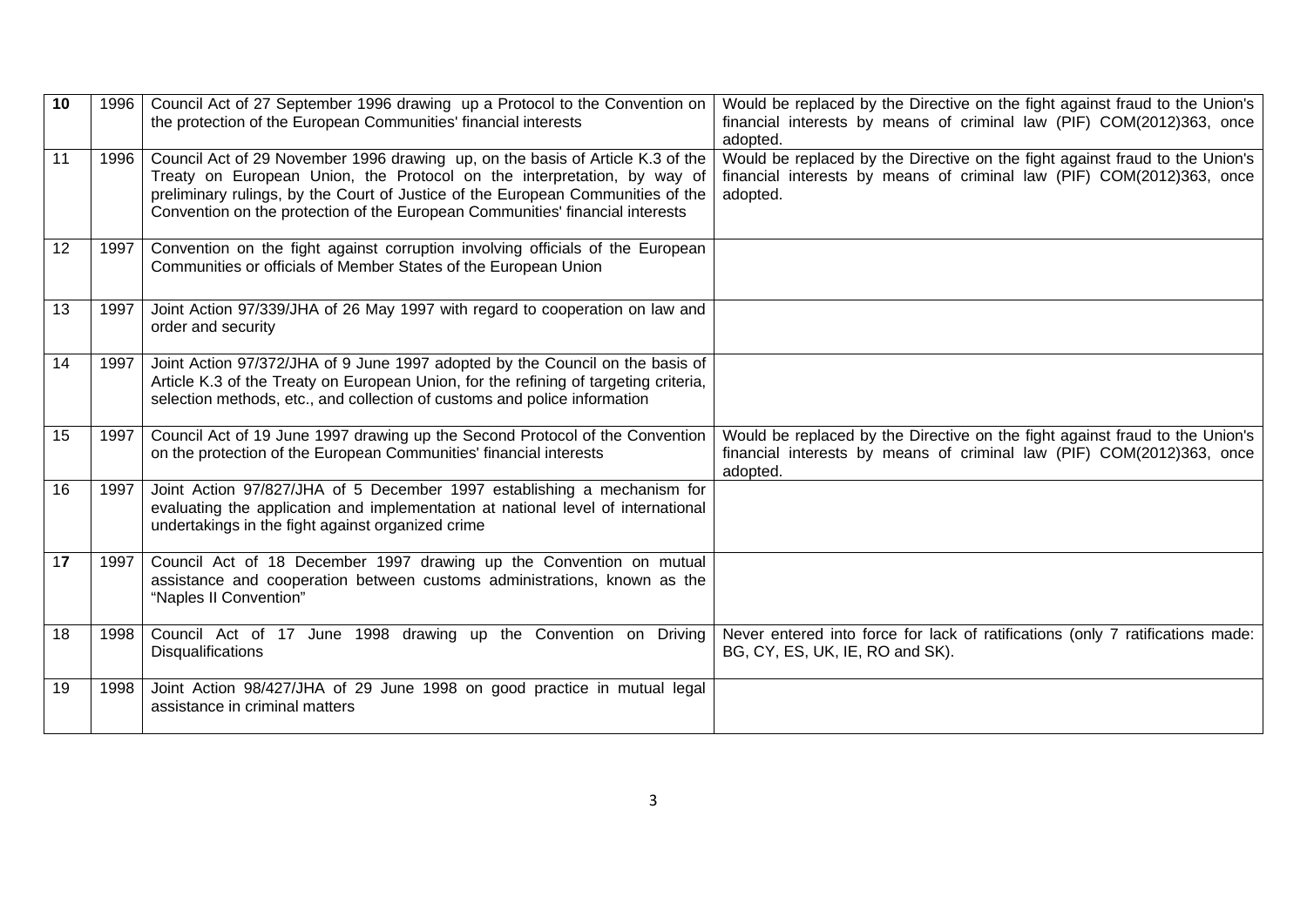| 20              | 1998 | Joint Action 98/699/JHA of 3 December 1998 on money laundering, the<br>identification, tracing, freezing, seizing and confiscation of instrumentalities and<br>proceeds from crime                                                                                                                                                                                                                                                                         | Replaced by the Directive 2014/42/EU of the European Parliament and of the<br>Council of 3 April 2014 on the freezing and confiscation of instrumentalities<br>and proceeds of crime in the European Union. The JA remains in force for<br>DK and the UK                                                                                                                   |
|-----------------|------|------------------------------------------------------------------------------------------------------------------------------------------------------------------------------------------------------------------------------------------------------------------------------------------------------------------------------------------------------------------------------------------------------------------------------------------------------------|----------------------------------------------------------------------------------------------------------------------------------------------------------------------------------------------------------------------------------------------------------------------------------------------------------------------------------------------------------------------------|
| $\overline{21}$ | 1998 | Joint Action 98/700/JHA of 3 December 1998 concerning the setting up of a<br>European Image Archiving System (FADO)                                                                                                                                                                                                                                                                                                                                        |                                                                                                                                                                                                                                                                                                                                                                            |
| 22              | 1999 | Council Act of 3 December 1998 laying down the staff regulations applicable to<br>Europol employees                                                                                                                                                                                                                                                                                                                                                        | These staff regulations apply to staff engaged by Europol before the Europol<br>Council Decision of 2009 entered into force. Article 55(1) of the proposal for a<br>new Europol Regulation (COM(2013)173 of 27/03/2013) proposes no change<br>to the status of this Europol staff.                                                                                         |
| 23              | 1999 | Council Decision 1999/615/JHA of 13 September 1999 defining 4-MTA as a new<br>synthetic drug which is to be made subject to control measures and criminal<br>penalties                                                                                                                                                                                                                                                                                     | Would be confirmed, through the reference in the Annex, by the proposed<br>Directive amending Council Framework Decision 2004/757/JHA of 25<br>October 2004 laying down minimum provisions on the constituent elements<br>of criminal acts and penalties in the field of illicit drug trafficking, as regards<br>the definition of drug, COM(2013)618 final, once adopted. |
| 24              | 2000 | Council Decision 2000/261/JHA of 27 March 2000 on the improved exchange of<br>information to combat counterfeit travel documents                                                                                                                                                                                                                                                                                                                           |                                                                                                                                                                                                                                                                                                                                                                            |
| 25              | 2000 | Council Decision 2000/375/JHA to combat child pornography on the internet                                                                                                                                                                                                                                                                                                                                                                                  |                                                                                                                                                                                                                                                                                                                                                                            |
| 26              | 2000 | Council Framework Decision 2000/383/JHA of 29 May 2000 on increasing<br>protection by criminal penalties and other sanctions against counterfeiting in<br>connection with the introduction of the euro                                                                                                                                                                                                                                                     | Replaced by the Directive on reinforcing the protection of the euro against<br>counterfeiting with criminal law sanctions of 6 May 2014 (not yet published in<br>OJ).<br>This Framework Decision remains in force for DK, UK                                                                                                                                               |
| 27              | 2000 | Council Decision 2000/641/JHA of 17 October 2000 establishing a secretariat for<br>the joint supervisory data-protection bodies set up by the Convention on the<br>establishment of a European Police Office (Europol Convention), the Convention<br>on the Use of Information Technology for Customs Purposes and the<br>Convention implementing the Schengen Agreement on the gradual abolition of<br>checks at the common borders (Schengen Convention) |                                                                                                                                                                                                                                                                                                                                                                            |
| 28              | 2000 | Council Decision 2000/642/JHA of 17 October 2000 concerning arrangements<br>between financial intelligence units of the Member States in respect of<br>exchanging information                                                                                                                                                                                                                                                                              |                                                                                                                                                                                                                                                                                                                                                                            |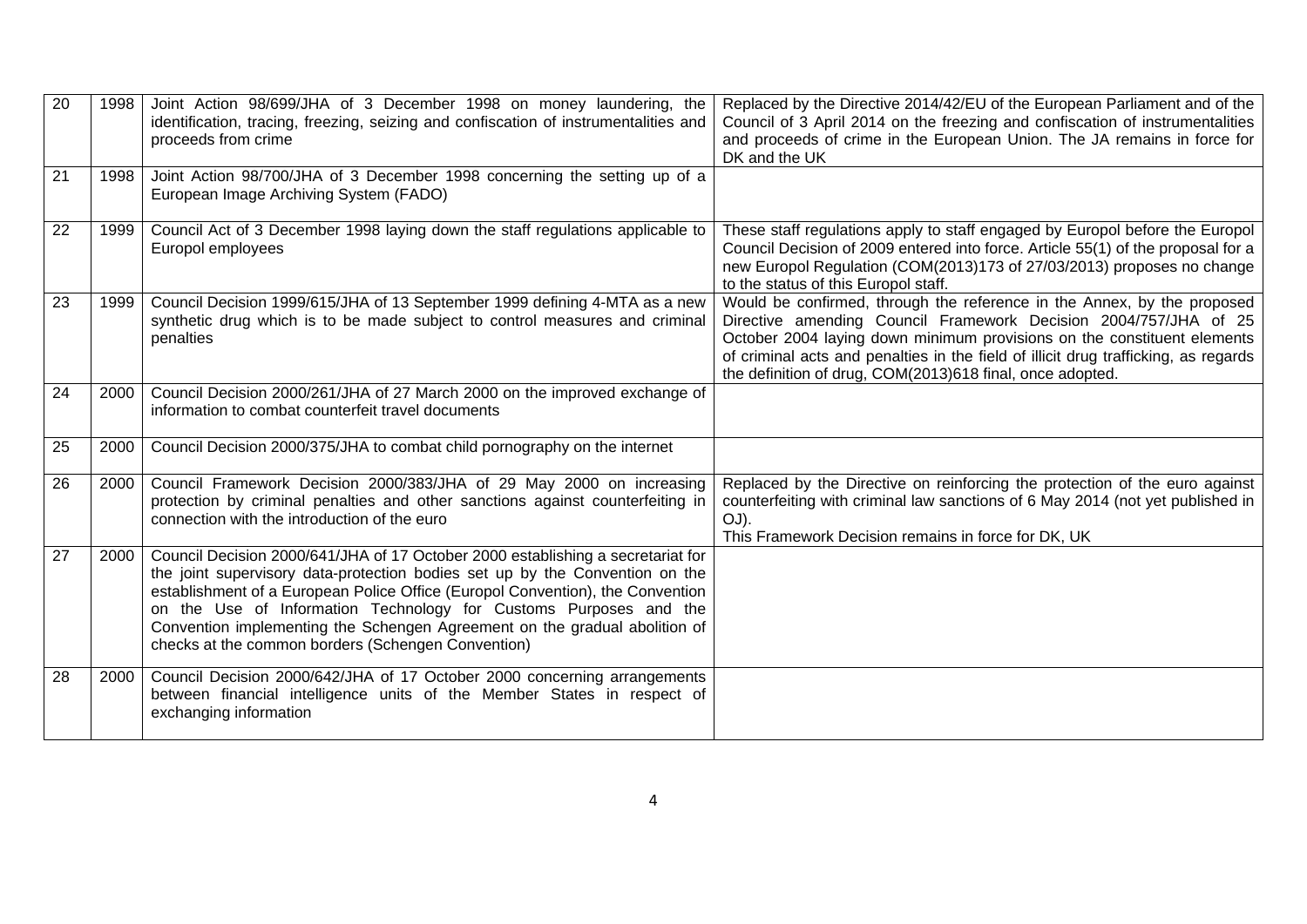| 29 | 2000 | Council Act of 29 May 2000 establishing the Convention on mutual assistance in<br>criminal matters between the Member States of the European Union                                                                                                                       | IE, IT and EL have not yet ratified.<br>Replaced as from April 2017 by Directive 2014/41 on the European<br>Investigation Order of 3 April 2014, for those measures covered by the scope<br>of the Directive (all measures except controlled deliveries - Art; 12 MLA - and<br>JITs - Art. 13 MLA) and for the Member States which participated in the<br>adoption of the Directive (all except DK and IE)<br>In part Schengen acquis, see mention below in the Schengen part of this<br>document. |
|----|------|--------------------------------------------------------------------------------------------------------------------------------------------------------------------------------------------------------------------------------------------------------------------------|----------------------------------------------------------------------------------------------------------------------------------------------------------------------------------------------------------------------------------------------------------------------------------------------------------------------------------------------------------------------------------------------------------------------------------------------------------------------------------------------------|
| 30 | 2001 | Council Framework Decision 2001/220/JHA of 15 March 2001 on the standing of<br>victims in criminal proceedings                                                                                                                                                           | Replaced by Directive 2012/29/EU of the European Parliament and of the<br>Council of 25 October 2012 establishing minimum standards on the rights,<br>support and protection of victims of crime for all the Member States who<br>participated in the adoption of the Directive. This Framework Decision<br>remains in force for Denmark.                                                                                                                                                          |
| 31 | 2001 | Council Framework Decision 2001/413/JHA of 28 May 2001 combating fraud<br>and counterfeiting of non-cash means of payment                                                                                                                                                |                                                                                                                                                                                                                                                                                                                                                                                                                                                                                                    |
| 32 | 2001 | Council Decision 2001/419/JHA of 28 May 2001 on the transmission of samples<br>of controlled substances                                                                                                                                                                  |                                                                                                                                                                                                                                                                                                                                                                                                                                                                                                    |
| 33 | 2001 | Council Framework Decision 2001/500/JHA of 26 June 2001 on money<br>laundering, the identification, tracing, freezing, seizing and confiscation of<br>instrumentalities and the proceeds of crime (repealing Articles 1, 3, 5(1) and 8(2)<br>of Joint Action 98/699/JHA) | Amended by the Directive 2014/42/EU of the European Parliament and of the<br>Council of 3 April 2014 on the freezing and confiscation of instrumentalities<br>and proceeds of crime in the European Union.                                                                                                                                                                                                                                                                                         |
| 34 | 2001 | Council Act of 16 October 2001 establishing the Protocol to the Convention on<br>mutual assistance in criminal matters between the Member states of the<br>European Union                                                                                                | Replaced as from April 2017 by Directive 2014/41 on the European<br>Investigation Order of 3 April 2014, for those measures covered by the scope<br>of the Directive (all measures except controlled deliveries - Art; 12 MLA - and<br>JITs - Art. 13 MLA) and for the Member States which participated in the<br>adoption of the Directive (all except DK and IE)<br>In part Schengen acquis, see mention below in the Schengen part of this<br>document.                                         |
| 35 | 2001 | Council Decision 2001/887/JHA of 6 December 2001 on the protection of the<br>euro against counterfeiting                                                                                                                                                                 |                                                                                                                                                                                                                                                                                                                                                                                                                                                                                                    |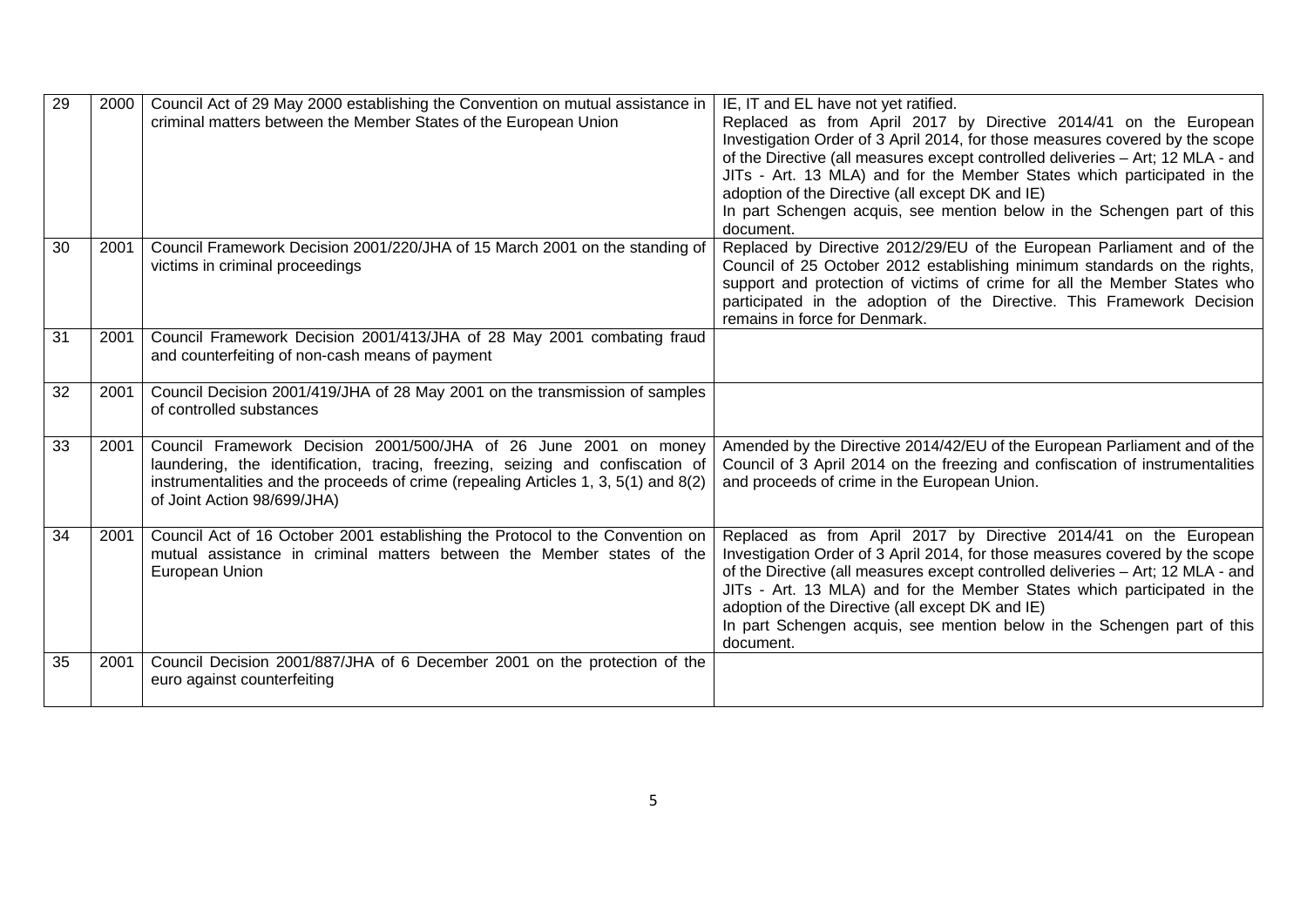| 36 | 2001 | Council Framework Decision 2001/888/JHA of 6 December 2001 amending<br>Framework Decision 2000/383/JHA on increasing protection by criminal<br>penalties and other sanctions against counterfeiting in connection with the<br>introduction of the euro | Replaced by the Directive on reinforcing the protection of the euro against<br>counterfeiting with criminal law sanctions of 6 May 2014 (not yet published in<br>$OJ$ ;<br>This Framework Decision remains in force for DK, UK                                                                                                                                             |
|----|------|--------------------------------------------------------------------------------------------------------------------------------------------------------------------------------------------------------------------------------------------------------|----------------------------------------------------------------------------------------------------------------------------------------------------------------------------------------------------------------------------------------------------------------------------------------------------------------------------------------------------------------------------|
| 37 | 2002 | Council Decision 2002/187/JHA of 28 February 2002 setting up Eurojust with a<br>view to reinforcing the fight against serious crime                                                                                                                    | Would be replaced by the Regulation of the European Parliament and of the<br>Council on the European Union Agency for Criminal Justice Cooperation<br>(Eurojust) COM(2013)535, once adopted.                                                                                                                                                                               |
| 38 | 2002 | Council Decision 2002/188/JHA of 28 February 2002 concerning control<br>measures and criminal sanctions in respect of the new synthetic drug PMMA                                                                                                      | Would be confirmed, through the reference in the Annex, by the proposed<br>Directive amending Council Framework Decision 2004/757/JHA of 25<br>October 2004 laying down minimum provisions on the constituent elements<br>of criminal acts and penalties in the field of illicit drug trafficking, as regards<br>the definition of drug, COM(2013)618 final, once adopted. |
| 39 | 2002 | Council Decision 2002/348/JHA of 25 April 2002 concerning security in<br>connection with football matches with an international dimension                                                                                                              |                                                                                                                                                                                                                                                                                                                                                                            |
| 40 | 2002 | Council Framework Decision 2002/465/JHA of 13 June 2002 on joint<br>investigation teams                                                                                                                                                                |                                                                                                                                                                                                                                                                                                                                                                            |
| 41 | 2002 | Council Framework Decision 2002/475/JHA of 13 June 2002 on combating<br>terrorism                                                                                                                                                                      |                                                                                                                                                                                                                                                                                                                                                                            |
| 42 | 2002 | Council Decision 2002/494/JHA of 13 June 2002 setting up a European network<br>of contact points in respect of persons responsible for genocide, crimes against<br>humanity and war crimes                                                             |                                                                                                                                                                                                                                                                                                                                                                            |
| 43 | 2002 | Council Framework Decision 2002/584/JHA of 13 June 2002 on the European<br>arrest warrant and the surrender procedures between Member States                                                                                                           |                                                                                                                                                                                                                                                                                                                                                                            |
| 44 | 2002 | Council Framework Decision 2002/629/JHA on combating trafficking in human<br>beings                                                                                                                                                                    | Replaced by the Directive 2011/36/EU of the European Parliament and of the<br>Council on preventing and combating trafficking in human beings and<br>protecting its victims for all Member States who participated in the adoption<br>of the Directive. This Framework Decision remains in force for Denmark.                                                              |
| 45 | 2002 | Council Decision 2002/956/JHA of 22 November 2002 setting up a European<br>Network for the Protection of Public Figures                                                                                                                                |                                                                                                                                                                                                                                                                                                                                                                            |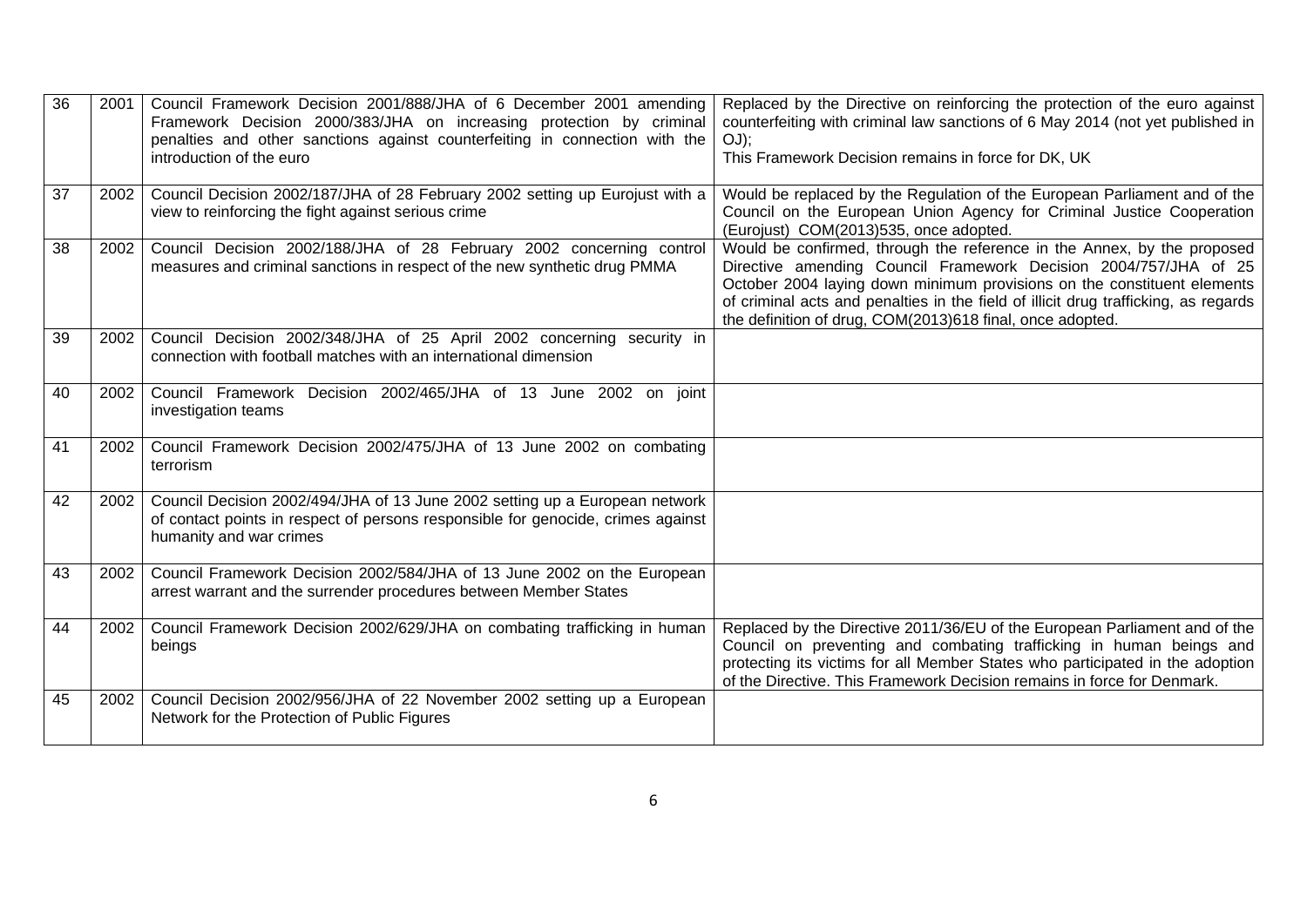| 46 | 2002 | Council Decision 2002/996/JHA of 28 November 2002 establishing a mechanism<br>for evaluating the legal systems and their implementation at national level in the<br>fight against terrorism                                                       |                                                                                                                                                                                                                                                                                                                                                                            |
|----|------|---------------------------------------------------------------------------------------------------------------------------------------------------------------------------------------------------------------------------------------------------|----------------------------------------------------------------------------------------------------------------------------------------------------------------------------------------------------------------------------------------------------------------------------------------------------------------------------------------------------------------------------|
| 47 | 2003 | Council Framework Decision 2003/568/JHA of 22 July 2003 on combating<br>corruption in the private sector                                                                                                                                          |                                                                                                                                                                                                                                                                                                                                                                            |
| 48 | 2003 | Council Framework Decision 2003/577/JHA of 22 July 2003 on the execution in<br>the European Union of orders freezing property or evidence                                                                                                         | Replaced by Directive 2014/41 on the European Investigation Order of 3 April<br>2014 for those measures covered by the scope of the Directive and for those<br>Member States which participated in the adoption of the Directive (all except<br>DK and IE).                                                                                                                |
| 49 | 2003 | Council Decision 2003/642/JHA of 22 July 2003 concerning the application to<br>Gibraltar of the Convention on the fight against corruption involving officials of<br>the European Communities or officials of Member States of the European Union |                                                                                                                                                                                                                                                                                                                                                                            |
| 50 | 2003 | Council Decision 2003/659/JHA of 18 June 2003 amending Council Decision<br>2002/187/JHA setting up Eurojust with a view to reinforcing the fight against<br>serious crime                                                                         | Would be replaced by the Regulation of the European Parliament and of the<br>Council on the European Union Agency for Criminal Justice Cooperation<br>(Eurojust) COM(2013)535, once adopted.                                                                                                                                                                               |
| 51 | 2003 | Council Decision 2003/847/JHA of 27 November 2003 concerning control<br>measures and criminal sanctions in respect of the new synthetic drugs 2C-I, 2C-<br>T-2, 2C-T-7 and TMA-2                                                                  | Would be confirmed, through the reference in the Annex, by the proposed<br>Directive amending Council Framework Decision 2004/757/JHA of 25<br>October 2004 laying down minimum provisions on the constituent elements<br>of criminal acts and penalties in the field of illicit drug trafficking, as regards<br>the definition of drug, COM(2013)618 final, once adopted. |
| 52 | 2003 | Council Decision 2003/335/JHA on the investigation and prosecution of<br>genocide, crimes against humanity and war crimes                                                                                                                         |                                                                                                                                                                                                                                                                                                                                                                            |
| 53 | 2003 | Council Framework Decision 2004/68/JHA of 22 December 2003 on combating<br>the sexual exploitation of children and child pornography                                                                                                              | Replaced by the Directive 2011/92/EU of the European Parliament and the<br>Council on combating the sexual abuse and sexual exploitation of children<br>and child pornography in relation to Member States who participated in the<br>adoption of the Directive. This Framework Decision remains in force for<br>Denmark.                                                  |
| 54 | 2004 | Council Framework Decision 2004/757/JHA of 25 October 2004 laying down<br>minimum provisions on the constituent elements of criminal acts and penalties in<br>the field of drug trafficking                                                       | Would be amended by the Directive of the European Parliament and of the<br>Council amending Council Framework Decision 2004/757/JHA of 25 October<br>2004 laying down minimum provisions on the constituent elements of criminal<br>acts and penalties in the field of illicit drug trafficking, as regards the definition<br>of drug COM(2013)618, once adopted.          |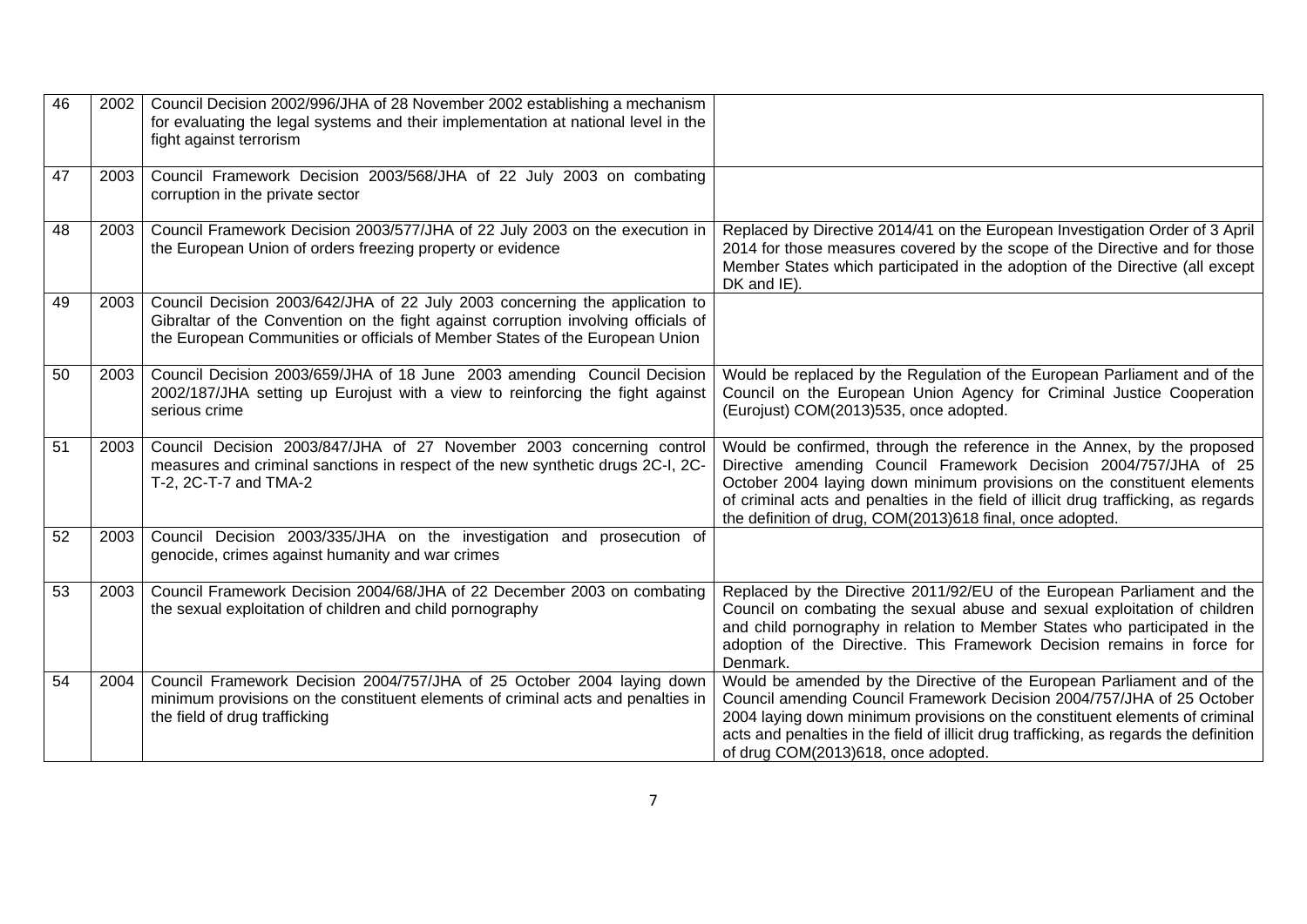| 55 | 2004 | Council Decision 2004/919/EC of 22 December 2004 on tackling vehicle crime<br>with cross-border implications                                                                                |                                                                                                                                                                                                                                                                                                                                                 |
|----|------|---------------------------------------------------------------------------------------------------------------------------------------------------------------------------------------------|-------------------------------------------------------------------------------------------------------------------------------------------------------------------------------------------------------------------------------------------------------------------------------------------------------------------------------------------------|
| 56 | 2005 | Council Common Position 2005/69/JHA of 24 January 2005 on exchanging<br>certain data with Interpol                                                                                          |                                                                                                                                                                                                                                                                                                                                                 |
| 57 | 2005 | Council Framework Decision 2005/212/JHA of 24 February 2005<br>on l<br>Confiscation of Crime-related Proceeds, Instrumentalities and Property                                               | Amended by the Directive 2014/42/EU of the European Parliament and of the<br>Council of 3 April 2014 on the freezing and confiscation of instrumentalities<br>and proceeds of crime in the European Union.                                                                                                                                      |
| 58 | 2005 | Council Framework Decision 2005/214/JHA of 24 February 2005 on the<br>application of the principle of mutual recognition to financial penalties                                             |                                                                                                                                                                                                                                                                                                                                                 |
| 59 | 2005 | Council Framework Decision 2005/222/JHA of 24 February 2005 on attacks<br>against information systems                                                                                       | Replaced by Directive 2013/40/EU of the European Parliament and of the<br>Council of 12 August 2013 on attacks against information systems and<br>replacing Council Framework Decision 2005/222/JHA in relation to Member<br>States who participated in the adoption of the Directive. This Framework<br>Decision remains in force for Denmark. |
| 60 | 2005 | Council Decision 2005/387/JHA of 10 May 2005 on the information exchange,<br>risk-assessment and control of new psychoactive substances                                                     | Would be replaced and repealed by the proposed Regulation of the<br>European Parliament and of the Council on new psychoactive substances<br>COM(2013)619, once adopted                                                                                                                                                                         |
| 61 | 2005 | Council Decision 2005/511/JHA of 12 July 2005 on protecting the euro against<br>counterfeiting, by designating Europol as the Central Office for combating euro-<br>counterfeiting          |                                                                                                                                                                                                                                                                                                                                                 |
| 62 | 2005 | Council Decision 2005/671/JHA of 20 September 2005 on the exchange of<br>information and cooperation concerning terrorist offences                                                          |                                                                                                                                                                                                                                                                                                                                                 |
| 63 | 2005 | Council Decision 2005/681/JHA of 20 September 2005 establishing the<br>European Police College (CEPOL) and repealing Decision 2000/820/JHA                                                  | Amended by the Regulation of the European Parliament and of the Council<br>amending Decision 2005/681/JHA establishing the European Police College<br>(CEPOL) of 6 May 2014.                                                                                                                                                                    |
| 64 | 2006 | Council Decision 2006/560/JHA of 24 July 2006 amending Decision<br>2003/170/JHA on the common use of liaison officers posted abroad by the law<br>enforcement agencies of the Member States |                                                                                                                                                                                                                                                                                                                                                 |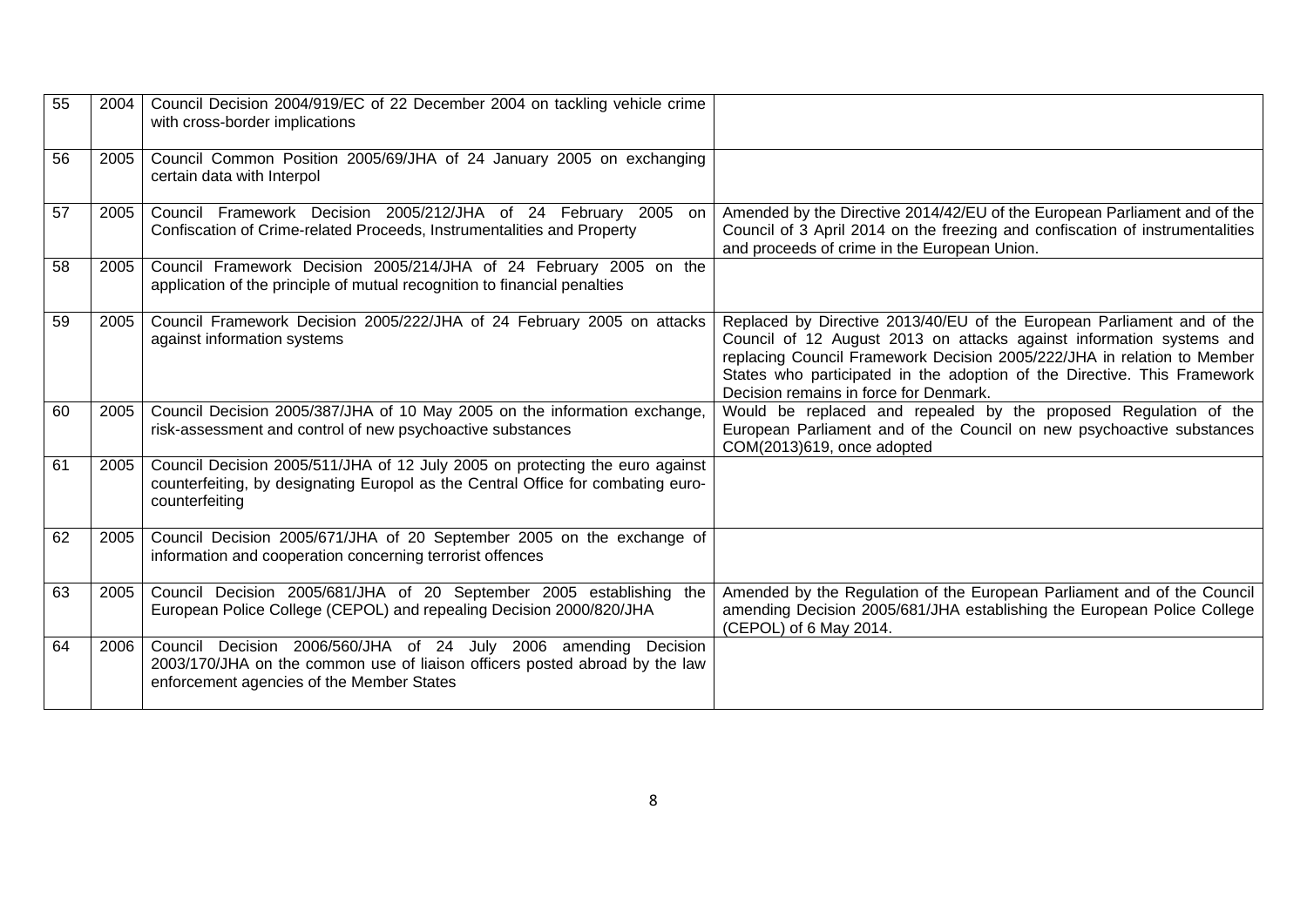| 65              | 2006 | Council Decision 2006/697/EC of 27 June 2006 on the signing of the Agreement<br>between the European Union and the Republic of Iceland and the Kingdom of<br>Norway on the surrender procedure between the Member States of the<br>European Union and Iceland and Norway | Pending some Member State declarations, the agreement has not yet<br>entered into force.                                                                                                                                                                                                                                                                                 |
|-----------------|------|--------------------------------------------------------------------------------------------------------------------------------------------------------------------------------------------------------------------------------------------------------------------------|--------------------------------------------------------------------------------------------------------------------------------------------------------------------------------------------------------------------------------------------------------------------------------------------------------------------------------------------------------------------------|
| 66              | 2006 | Council Framework Decision 2006/783/JHA of 6 October 2006 on the application<br>of the principle of mutual recognitions to confiscation orders                                                                                                                           |                                                                                                                                                                                                                                                                                                                                                                          |
| 67              | 2006 | Council Framework Decision 2006/960/JHA of 18 December 2006 on simplifying<br>the exchange of information and intelligence between law enforcement<br>authorities of the Member States of the European Union, known as the "Swedish"<br>Initiative"                      |                                                                                                                                                                                                                                                                                                                                                                          |
| 68              | 2007 | Council Decision 2007/412/JHA of 12 June 2007 amending Decision<br>2002/348/JHA concerning security in connection with football matches with an<br>international dimension                                                                                               |                                                                                                                                                                                                                                                                                                                                                                          |
| 69              | 2007 | Council Decision 2007/845/JHA of 6 December 2007 concerning cooperation<br>between Asset Recovery Offices of the Member States in the field of tracing and<br>identification of proceeds from, or property related to, crime                                             |                                                                                                                                                                                                                                                                                                                                                                          |
| 70              | 2008 | Council Decision 2008/206/JHA of 3 March 2008 defining 1-benzylpiperazine<br>(BZP) as a new psychoactive substance which is to be made subject to control<br>measures and criminal provisions                                                                            | Would be confirmed, through a reference in the Annex, by the proposed<br>Directive amending Council Framework Decision 2004/757/JHA of 25<br>October 2004 laying down minimum provisions on the constituent elements<br>of criminal acts and penalties in the field of illicit drug trafficking, as regards<br>the definition of drug, COM(2013)618 final, once adopted. |
| $\overline{71}$ | 2008 | Council Decision 2008/426/JHA of 16 December 2008 on the strengthening of<br>Eurojust and amending Decision 2002/187/JHA setting up Eurojust with a view<br>to reinforcing the fight against serious crime                                                               | Would be replaced by the Regulation of the European Parliament and of the<br>Council on the European Union Agency for Criminal Justice Cooperation<br>(Eurojust) COM(2013)535, once adopted.                                                                                                                                                                             |
| $\overline{72}$ | 2008 | Council Decision 2008/615/JHA of 23 June 2008 on stepping up of cross-border<br>cooperation, particularly in combating terrorism and cross-border crime, known<br>as the "Prüm Decision"                                                                                 |                                                                                                                                                                                                                                                                                                                                                                          |
| 73              | 2008 | Council Decision 2008/616/JHA of 23 June 2008 on the implementation of<br>Council Decision 2008/615/JHA on stepping up of cross-border cooperation,<br>particularly in combating terrorism and cross-border crime, known as the "Prüm<br>Implementation Decision"        |                                                                                                                                                                                                                                                                                                                                                                          |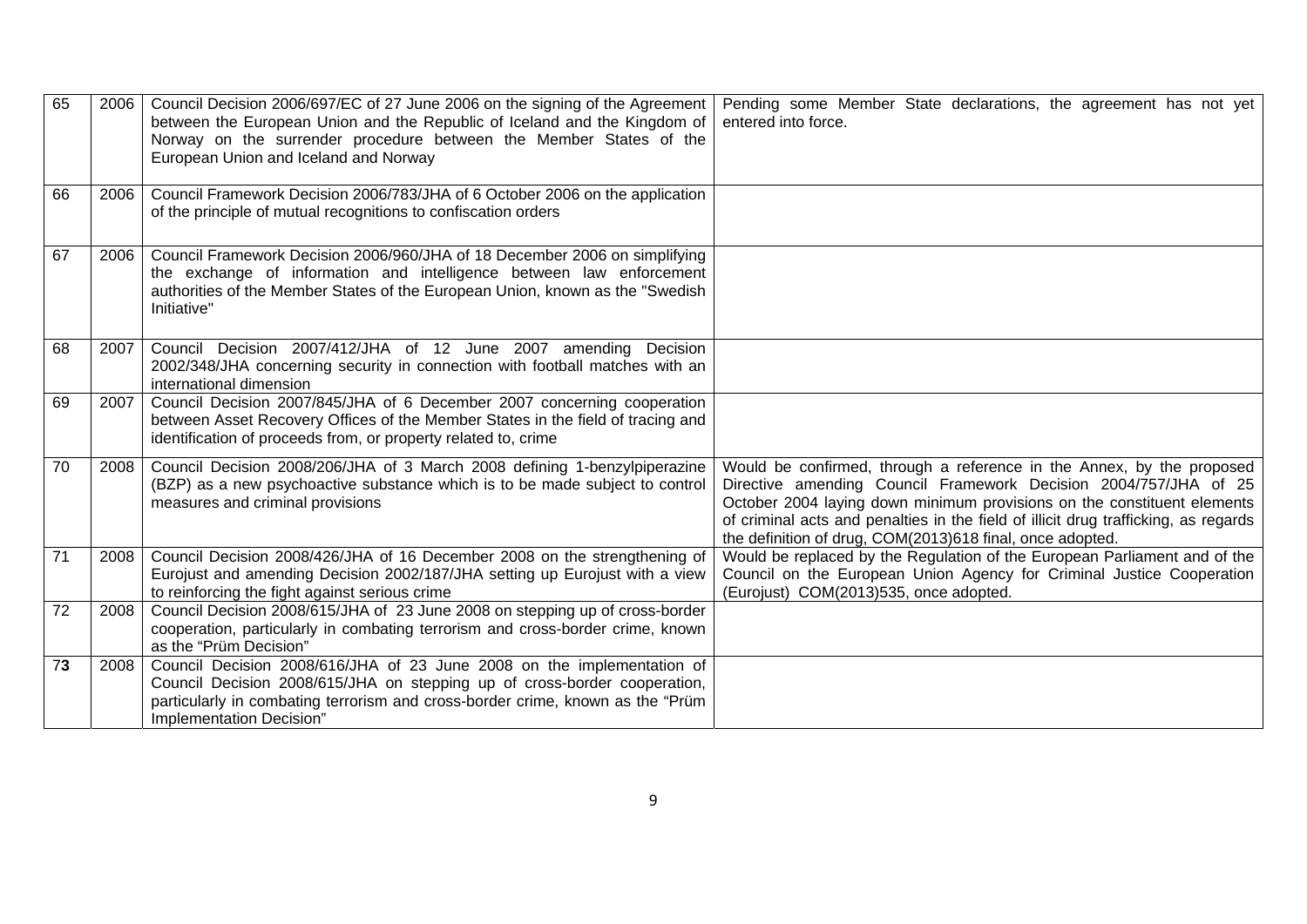| 74              | 2008 | Council Decision 2008/617/JHA of 23 June 2008 on the improvement of<br>cooperation between the special intervention units of the Member States of the<br>European Union in crisis situations                                                                                                                                    |                                                                                                                                                                                                                                                                                                                                                                                                                                                                                                                                               |
|-----------------|------|---------------------------------------------------------------------------------------------------------------------------------------------------------------------------------------------------------------------------------------------------------------------------------------------------------------------------------|-----------------------------------------------------------------------------------------------------------------------------------------------------------------------------------------------------------------------------------------------------------------------------------------------------------------------------------------------------------------------------------------------------------------------------------------------------------------------------------------------------------------------------------------------|
| 75              | 2008 | Council Framework Decision 2008/675/JHA of 24 July 2008 on taking account of<br>convictions in the Member States of the European Union in the course of new<br>criminal proceedings                                                                                                                                             |                                                                                                                                                                                                                                                                                                                                                                                                                                                                                                                                               |
| 76              | 2008 | Council Framework Decision 2008/841/JHA of 24 October 2008 on the fight<br>against organised crime                                                                                                                                                                                                                              |                                                                                                                                                                                                                                                                                                                                                                                                                                                                                                                                               |
| $\overline{77}$ | 2008 | 2008/852 Council Decision 2008/852/JHA of 24 October 2008 on a contact-point<br>network against corruption                                                                                                                                                                                                                      |                                                                                                                                                                                                                                                                                                                                                                                                                                                                                                                                               |
| 78              | 2008 | Council Framework Decision 2008/909/JHA of 27 November 2008 on the<br>application of the principle of mutual recognition to judgments in criminal matters<br>imposing custodial sentences or measures involving deprivation of liberty for the<br>purposes of their enforcement in the European Union ("transfer of prisoners") |                                                                                                                                                                                                                                                                                                                                                                                                                                                                                                                                               |
| 79              | 2008 | Council Framework Decision 2008/913/JHA of 28 November 2008 on combating<br>certain forms and expressions of racism and xenophobia by means of criminal<br>law                                                                                                                                                                  |                                                                                                                                                                                                                                                                                                                                                                                                                                                                                                                                               |
| 80              | 2008 | Council Framework Decision 2008/919/JHA of 28 November 2008 amending<br>Framework Decision 2002/475/JHA on combating terrorism                                                                                                                                                                                                  |                                                                                                                                                                                                                                                                                                                                                                                                                                                                                                                                               |
| 81              | 2008 | Council Framework Decision 2008/947/JHA of 27 November 2008 on the<br>application of the principle of mutual recognition to judgments and probation<br>decisions with a view to the supervision of probation measures and alternative<br>sanctions                                                                              |                                                                                                                                                                                                                                                                                                                                                                                                                                                                                                                                               |
| Cf.<br>122      | 2008 | Council Framework Decision 2008/977/JHA of 27 November 2008 on the<br>protection of personal data processed in the framework of police and judicial<br>cooperation in criminal matters                                                                                                                                          | This Decision, which is commented on under item 122 below, is also relevant<br>to the non-Schengen acquis.<br>It would be repealed by the proposed Directive of the European Parliament<br>and of the Council on the protection of individuals with regard to the<br>processing of personal data by competent authorities for the purposes of<br>prevention, investigation, detection or prosecution of criminal offences or the<br>execution of criminal penalties, and the free movement of such data<br>(COM(2012)10 final), once adopted. |
| 82              | 2008 | Council Decision 2008/976/JHA of 16 December 2008 on the European Judicial<br><b>Network</b>                                                                                                                                                                                                                                    |                                                                                                                                                                                                                                                                                                                                                                                                                                                                                                                                               |
| 83              | 2008 | Council Framework Decision 2008/978/JHA of 18 December 2008 on the<br>European evidence warrant for the purpose of obtaining objects, documents and<br>data for use in proceedings in criminal matters                                                                                                                          | Entirely replaced but not repealed by Directive 2014/41 on the European<br>Investigation Order of 3 April 2014;<br>FD remains in force for DK and IE.                                                                                                                                                                                                                                                                                                                                                                                         |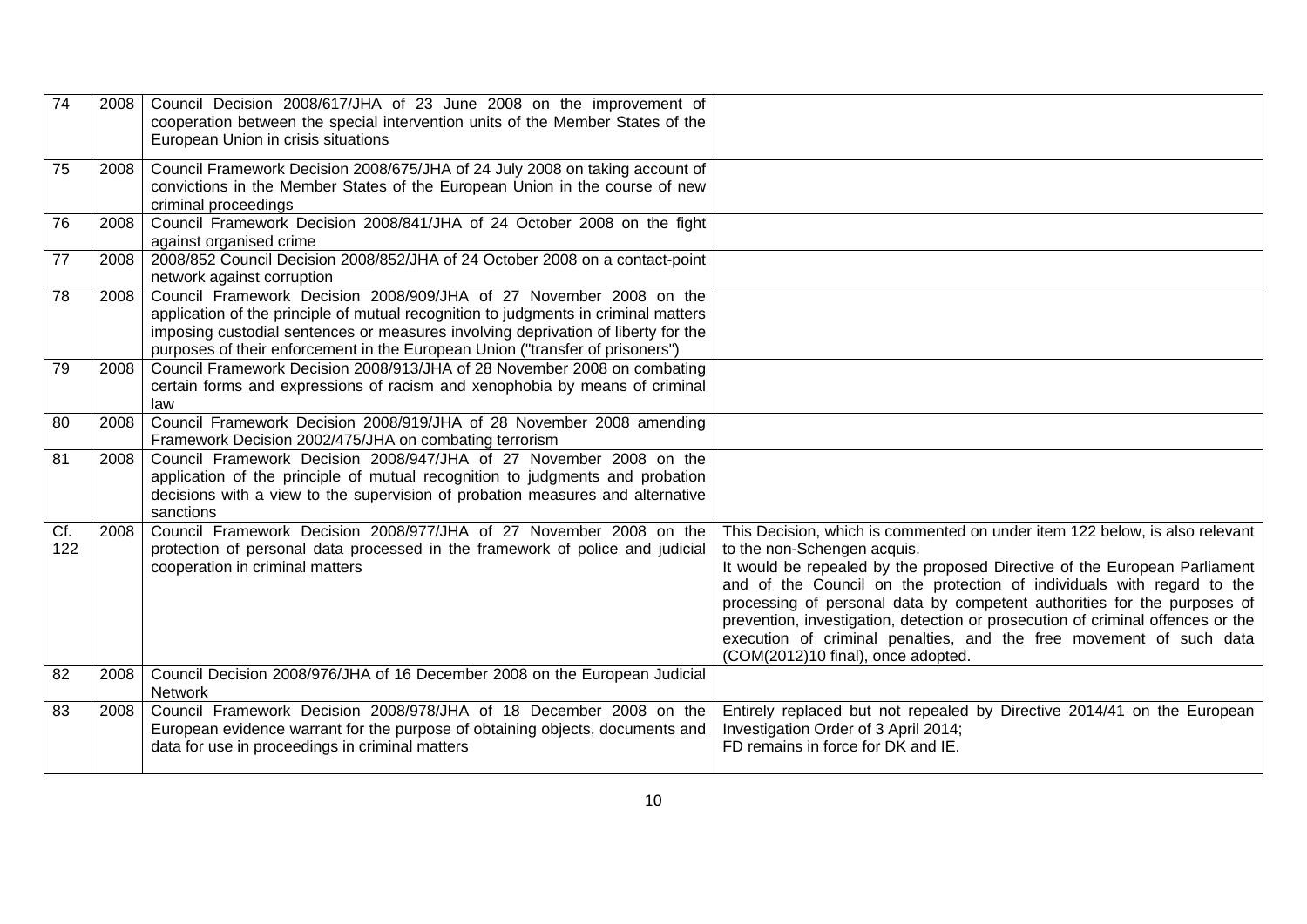| 84 | 2009 | Council Framework Decision 2009/299/JHA of 26 February 2009 amending<br>Decisions 2002/584/JHA, 2005/214/JHA, 2006/783/JHA,<br>Framework<br>2008/909/JHA and 2008/947/JHA, thereby enhancing the procedural rights of<br>persons and fostering the application of the principle of mutual recognition to<br>decisions rendered in the absence of the person concerned at the trial |                                                                                                                  |
|----|------|------------------------------------------------------------------------------------------------------------------------------------------------------------------------------------------------------------------------------------------------------------------------------------------------------------------------------------------------------------------------------------|------------------------------------------------------------------------------------------------------------------|
| 85 | 2009 | Council Framework Decision 2009/315/JHA of 26 February 2009 on the<br>organisation and content of the exchange of information extracted from the<br>criminal record between Member States                                                                                                                                                                                          |                                                                                                                  |
| 86 | 2009 | Council Decision 2009/316/JHA of 6 April 2009 on the establishment of the<br>European Criminal Records Information System (ECRIS) in application of Article<br>11 of Framework Decision 2009/315/JHA                                                                                                                                                                               |                                                                                                                  |
| 87 | 2009 | Council Decision 2009/371/JHA establishing the European Police Office<br>(Europol)                                                                                                                                                                                                                                                                                                 | Would be replaced and repealed by the proposed Europol Regulation<br>COM(2013)173 of 27 March 2013 once adopted. |
| 88 | 2009 | Council Decision 2009/796/JHA of 4 June 2009 amending Decision<br>2002/956/JHA setting up a European Network for the Protection of Public<br><b>Figures</b>                                                                                                                                                                                                                        |                                                                                                                  |
| 89 | 2009 | Council Framework Decision 2009/829/JHA of 23 October 2009 on the<br>application, between Member States of the European Union, of the principle of<br>mutual recognition to decisions of supervision measures as an alternative to<br>provisional detention                                                                                                                        |                                                                                                                  |
| 90 | 2009 | Council Decision 2009/902/JHA of 30 November 2009 setting up a European<br>Crime Prevention Network (EUCPN) and repealing Decision 2001/427/JHA                                                                                                                                                                                                                                    |                                                                                                                  |
| 91 | 2009 | Council Framework Decision 2009/905/JHA of 30 November 2009 on<br>accreditation of forensic service providers carrying out laboratory activities                                                                                                                                                                                                                                   |                                                                                                                  |
| 92 | 2009 | Council Decision 2009/917/JHA of 30 November 2009 on the use of information<br>technology for customs purposes                                                                                                                                                                                                                                                                     |                                                                                                                  |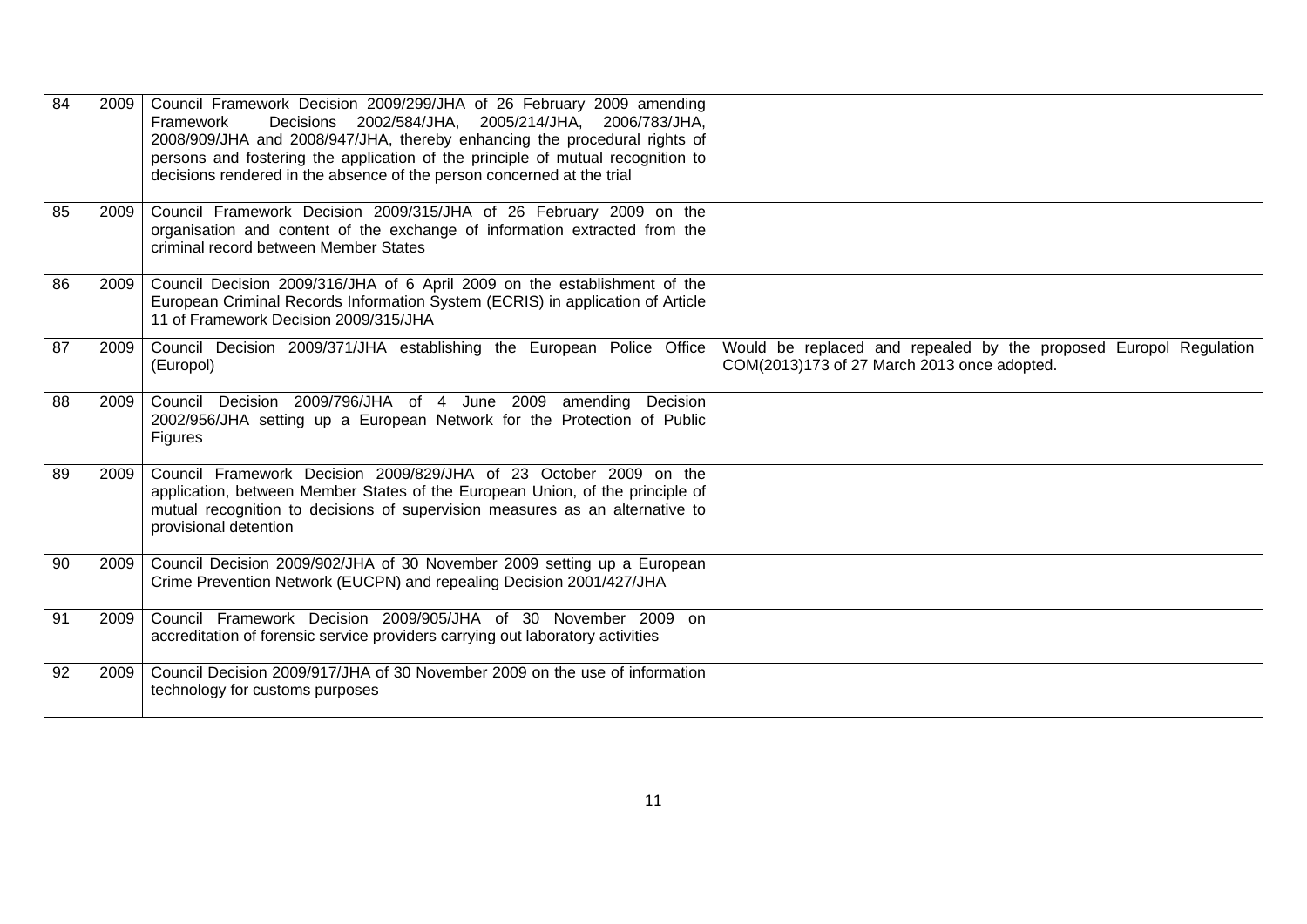| 93  | 2009 | Council Decision 2009/820/CFSP of 23 October 2009 on the conclusion, on<br>behalf of the European Union, of the Agreement on extradition between the<br>European Union and the United States of America and the Agreement on<br>mutual legal assistance between the European Union and the United States of<br>America |                                                                                                                                                                                                     |
|-----|------|------------------------------------------------------------------------------------------------------------------------------------------------------------------------------------------------------------------------------------------------------------------------------------------------------------------------|-----------------------------------------------------------------------------------------------------------------------------------------------------------------------------------------------------|
| 94  | 2009 | Agreement on mutual legal assistance between the European Union and the<br><b>United States of America</b>                                                                                                                                                                                                             |                                                                                                                                                                                                     |
| 95  | 2009 | Agreement on extradition between the European Union and the United States of<br>America                                                                                                                                                                                                                                |                                                                                                                                                                                                     |
| 96  | 2009 | Council Decision 2009/933/CFSP of 30 November 2009 on the extension, on<br>behalf of the European Union, of the territorial scope of the Agreement on<br>extradition between the European Union and the United States of America                                                                                       |                                                                                                                                                                                                     |
| 97  | 2009 | Council Decision 2009/934/JHA of 30 November 2009 adopting the<br>implementing rules governing Europol's relations with partners, including the<br>exchange of personal data and classified information                                                                                                                | All legislative measures implementing the current Europol Council Decision<br>would be repealed by Article 78 of the proposed Europol Regulation<br>COM(2013)173 of 27 March 2013, once adopted.    |
| 98  | 2009 | Council Decision 2009/935/JHA of 30 November 2009 determining the list of<br>third countries with which Europol shall conclude agreements                                                                                                                                                                              | Amended by the Council Implementing Decision amending Decision<br>2009/935/JHA as regards the list of third States and organisations with which<br>Europol shall conclude agreements of 6 May 2014. |
| 99  | 2009 | Council Decision 2009/936/JHA of 30 November 2009<br>adopting the<br>implementing rules for Europol analysis work files                                                                                                                                                                                                | All legislative measures implementing the current Europol Council Decision<br>would be repealed by Article 78 of the proposed Europol Regulation<br>COM(2013)173 of 27 March 2013, once adopted.    |
| 100 | 2009 | Council Framework Decision 2009/948/JHA of 30 November 2009 on prevention<br>and settlement of conflicts of exercise of jurisdiction in criminal matters                                                                                                                                                               |                                                                                                                                                                                                     |
| 101 | 2009 | Council Decision 2009/968/JHA of 30 November 2009 adopting the rules on the<br>confidentiality of Europol information                                                                                                                                                                                                  | All legislative measures implementing the current Europol Council Decision<br>would be repealed by Article 78 of the proposed Europol Regulation<br>COM(2013)173 of 27 March 2013, once adopted.    |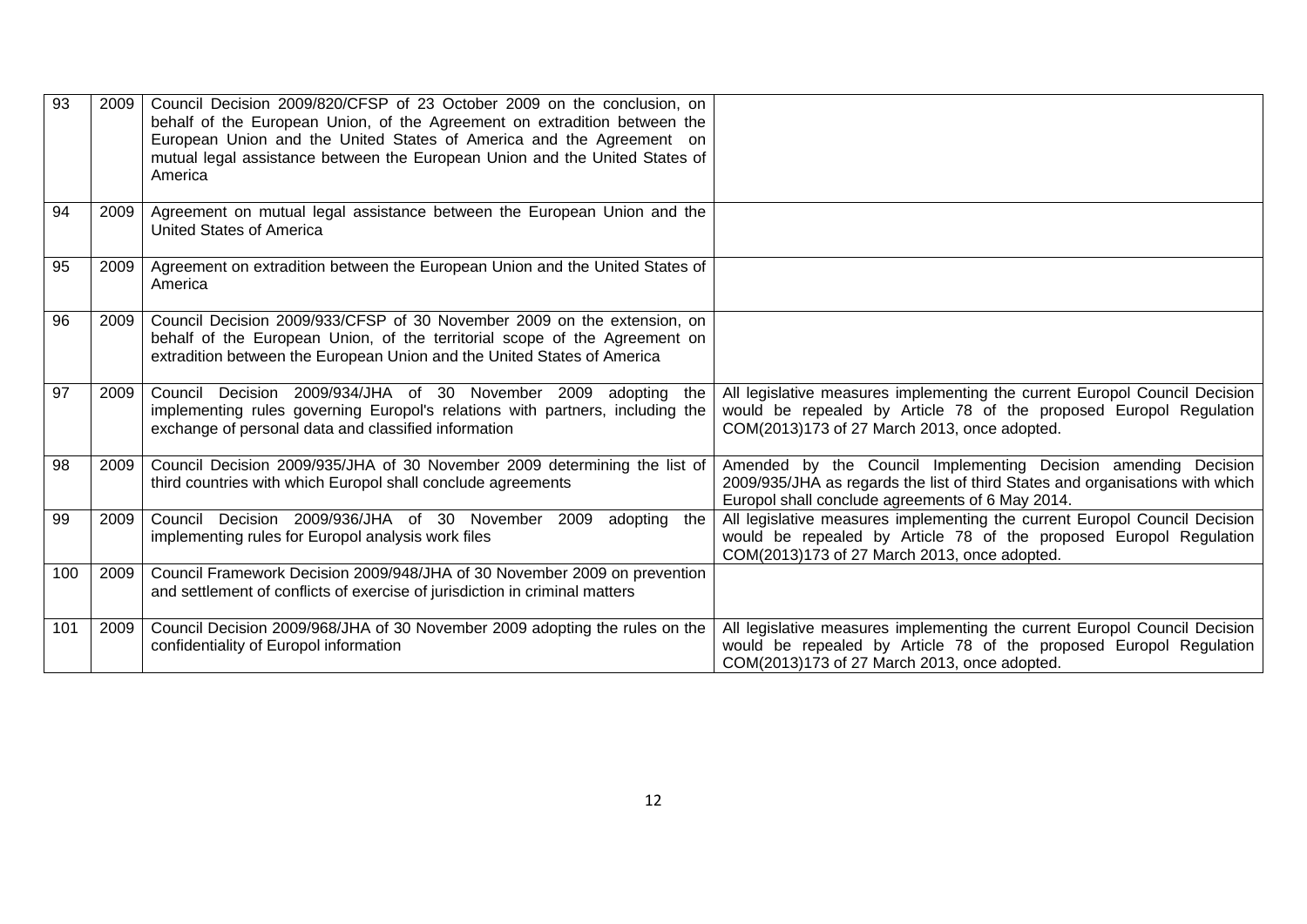## **SCHENGEN MEASURES**

| 102   | 1990 | Convention implementing the Schengen Agreement of 1985,                                                                                                                                                         |                                                                                                                                                                                                                                                                            |
|-------|------|-----------------------------------------------------------------------------------------------------------------------------------------------------------------------------------------------------------------|----------------------------------------------------------------------------------------------------------------------------------------------------------------------------------------------------------------------------------------------------------------------------|
|       |      | Art 27(2) (3), 39, 40, 41, 42, 43, 44, 45, 46, 47, 48, 49, 50, 51, 52, 53, 54,<br>55, 56, 57, 58, 59, 60, 61, 62, 63, 64, 65, 66, 67, 68, 69, 71, 72, 73, 126,<br>127, 128, 129, 130                            | Art 27 (2) and (3) has been repealed by the Framework Decision<br>2002/946 and Directive 2002/90/EC.<br>Art 39 (1), (2) (3) and 46 - to the extent that these provisions have not<br>been replaced by Council Framework Decision 2006/960/JHA.                             |
|       |      |                                                                                                                                                                                                                 | Art 40(1)(7) as amended and completed by the Council Decision<br>2003/725/JHA                                                                                                                                                                                              |
|       |      |                                                                                                                                                                                                                 | Art 47(4) was repealed by the Council Decision 2003/170/JHA.                                                                                                                                                                                                               |
|       |      |                                                                                                                                                                                                                 | Art 48, 50, 51, as supplemented by the 2000 Convention on Mutual<br>assistance.                                                                                                                                                                                            |
|       |      |                                                                                                                                                                                                                 | Art 49(a), 52, 53 and 73 were repealed by the 2000 Convention on Mutual<br>Assistance.                                                                                                                                                                                     |
|       |      | Final Act - Declaration $N^{\circ}$ 3 (concerning Art 71(2))                                                                                                                                                    | Art 59 to 66 were replaced, in relations between the Member States and<br>subject to the transitional provision in article 32 of Framework Decision<br>2002/584/JHA, by Council FD 2002/584/JHA on the European Arrest<br>Warrant and the surrender procedures between MS. |
|       |      | Accession Agreements: Italy, Spain, Portugal, Greece, Austria, Denmark,<br>Finland, Sweden.                                                                                                                     | Art. 48 to 53 and art. 73 are replaced, between Member States and<br>subject to the transitional provision in article 35 of Directive 2014/41, by<br>Directive 2014/41 on the European Investigation Order.                                                                |
|       |      |                                                                                                                                                                                                                 | Art 61, 62(1)(2), 63, 65 and 66 were repealed by the Council Decision<br>2003/169/JHA of 27 February 2003.                                                                                                                                                                 |
| 103   | 1993 | SCH/Com-ex (93) 14 of 14 December 1993 on improving practical judicial<br>cooperation for combating drug trafficking                                                                                            |                                                                                                                                                                                                                                                                            |
| Cf. 1 | 1995 | Council Act of 10 March 1995, adopted on the basis of Article K.3 of the<br>Treaty on the EU, drawing up the convention on simplified extradition<br>procedures between the Member States of the European Union | Replaced by the Convention on mutual assistance in criminal matters<br>between the Member States of the European Union.<br>Remains valid for AT, FR and IT                                                                                                                 |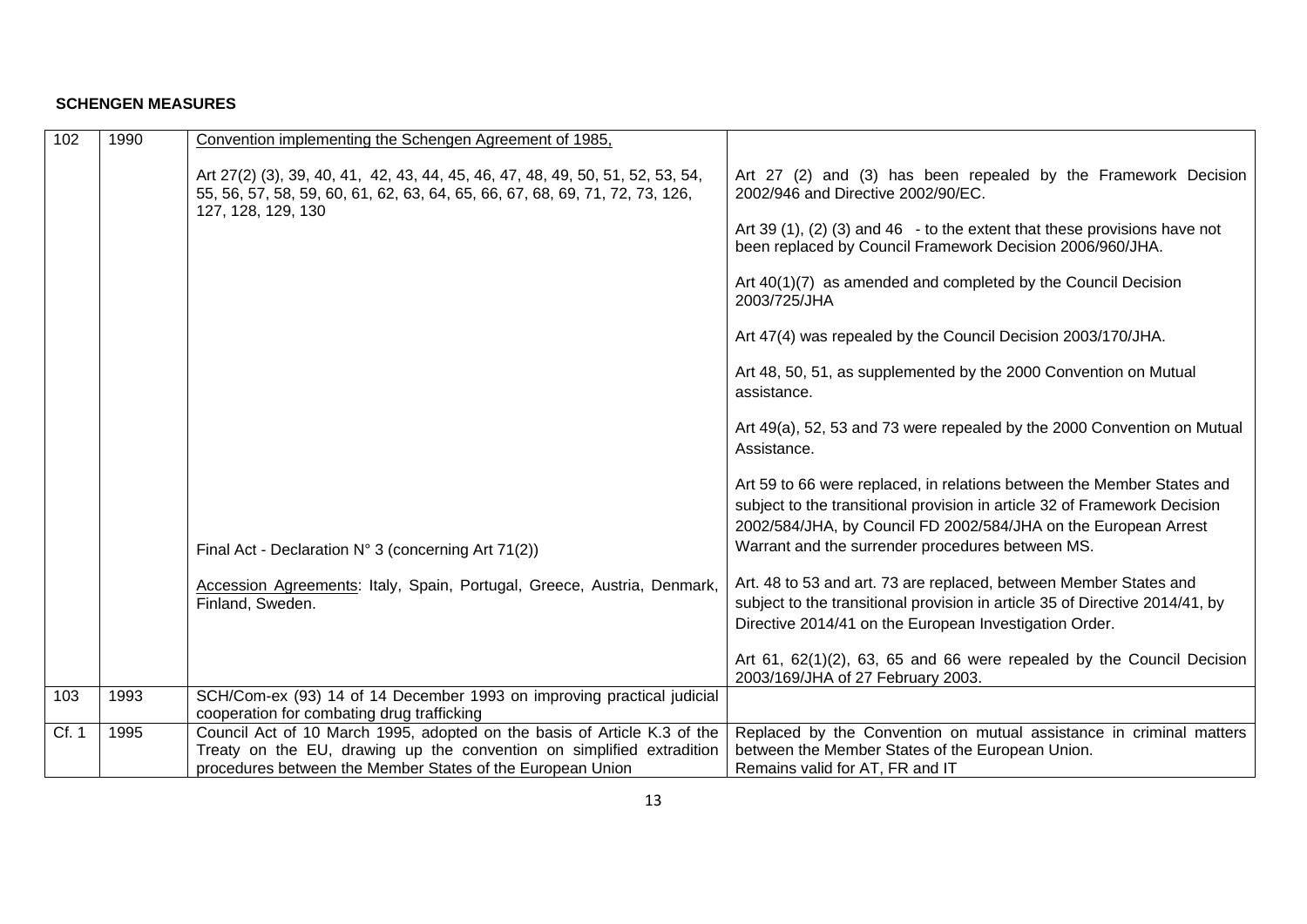|      |      |                                                                                                                                  | Article 1 of Council Decision 2003/169/JHA of 27 February 2003<br>determining which provisions of the 1995 Convention on simplified<br>extradition procedure between the Member States of the European Union<br>and of the 1996 Convention relating to extradition between the Member<br>States of the European Union constitute developments of the Schengen<br>acquis in accordance with the Agreement concerning the Republic of<br>Iceland's and the Kingdom of Norway's association with the<br>implementation, application and development of the Schengen acquis<br>qualifies this convention as a development of the Schengen acquis, and in<br>particular of Article 66 of the Schengen Convention. |
|------|------|----------------------------------------------------------------------------------------------------------------------------------|--------------------------------------------------------------------------------------------------------------------------------------------------------------------------------------------------------------------------------------------------------------------------------------------------------------------------------------------------------------------------------------------------------------------------------------------------------------------------------------------------------------------------------------------------------------------------------------------------------------------------------------------------------------------------------------------------------------|
| 104  | 1996 | Declaration of the Executive Committee of 2 June 1996 on extradition<br>(SCH/Com-ex (96) Decl. 6 Rev. 2                          |                                                                                                                                                                                                                                                                                                                                                                                                                                                                                                                                                                                                                                                                                                              |
| Cf.4 | 1996 | Council Act of 27 September 1996 drawing up the Convention relating to<br>extradition between the MS of the European Union       | Replaced by the Convention on mutual assistance in criminal matters<br>between the Member States of the European Union.<br>Remains valid for AT, FR and IT<br>Article 2 of Council Decision 2003/169/JHA of 27 February 2003 qualifies<br>Articles 2, 6, 8, 9 and 13 of the 1996 Extradition Convention and Article 1<br>thereof, to the extent that that Article is pertinent to those other Articles, as<br>developments of the provisions of the Schengen acquis, and in particular<br>of Article 61, Article 62(1) and (2), and Articles 63 and 65 of the Schengen<br>Convention.                                                                                                                        |
| 105  | 1998 | Declaration of the Executive Committee of 9 February 1998 on the<br>abduction of minors (SCH/Com-ex (97) decl. 13 rev 2)         |                                                                                                                                                                                                                                                                                                                                                                                                                                                                                                                                                                                                                                                                                                              |
| 106  | 1998 | SCH/Com-ex (98) 26 def. of 16 September 1998 setting up a Standing<br>Committee on the evaluation and implementation of Schengen | Repealed with effect from 26 November 2013, with transitional provisions<br>detailed in art. 23 of Council Regulation 1053/2013 of 7 October 2013<br>establishing an evaluation and monitoring mechanism to verify the<br>application of the Schengen acquis and repealing the Decision of the<br>Executive Committee of 16 September 1998 setting up a Standing<br>Committee on the evaluation and implementation of Schengen.                                                                                                                                                                                                                                                                              |
| 107  | 1998 | SCH/Com-ex (98)52 of 16 December 1998 on the Handbook on cross-<br>border police cooperation                                     |                                                                                                                                                                                                                                                                                                                                                                                                                                                                                                                                                                                                                                                                                                              |
| 108  | 1999 | SCH/Com-ex (99)6 of 28 April 1999 on the Schengen acquis relating to<br>telecommunications                                       |                                                                                                                                                                                                                                                                                                                                                                                                                                                                                                                                                                                                                                                                                                              |
| 109  | 1999 | SCH/Com-ex (99)7 rev 2 of 28 April 1999 on liaison officers                                                                      |                                                                                                                                                                                                                                                                                                                                                                                                                                                                                                                                                                                                                                                                                                              |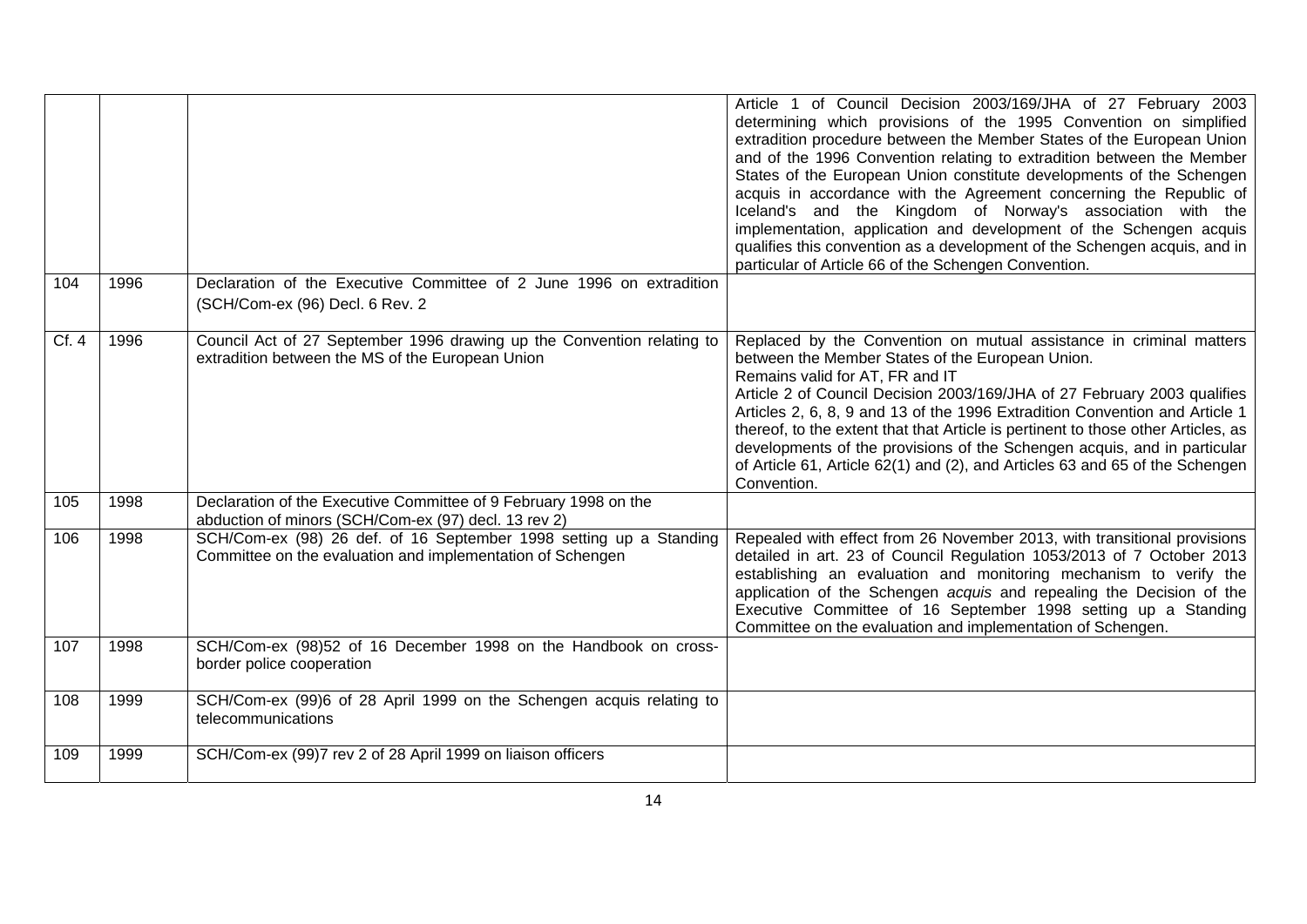| 110       | 1999 | SCH/Com-ex (99)8 rev 2 of 28 April 1999 on general principles governing<br>the payment of informers                                                                                                                                                                           |                                                                                                                                                                                                                                                                                                                                                                                                                                                                                                                                                                                                                                                                                                                              |
|-----------|------|-------------------------------------------------------------------------------------------------------------------------------------------------------------------------------------------------------------------------------------------------------------------------------|------------------------------------------------------------------------------------------------------------------------------------------------------------------------------------------------------------------------------------------------------------------------------------------------------------------------------------------------------------------------------------------------------------------------------------------------------------------------------------------------------------------------------------------------------------------------------------------------------------------------------------------------------------------------------------------------------------------------------|
| 111       | 1999 | SCH/Com-ex (99) 11 rev 2 of 28 April 1999 (agreement on cooperation in<br>proceedings for road traffic offences)                                                                                                                                                              |                                                                                                                                                                                                                                                                                                                                                                                                                                                                                                                                                                                                                                                                                                                              |
| Cf.<br>29 | 2000 | Council Act of 29 May 2000 establishing the Convention on mutual<br>assistance in criminal matters between the Member States of the European<br>Union                                                                                                                         | IE, IT and EL have not yet ratified.<br>The provisions of Art. 3, 5, 6, 7, 12 and 23 and, to the extent relevant to<br>Art. 12, of Art. 15 and 16, to the extent relevant to the Articles referred to,<br>of Art. 1, constitute measures amending or building upon the Schengen<br>acquis applicable to the associated countries.<br>Replaced as from April 2017 by Directive on the European Investigation<br>Order of 14 March 2014 (OJ L 130, 1.5.14, p. 1), for those measures<br>covered by the scope of the Directive (all measures except controlled<br>deliveries - Art; 12 MLA - and JITs - Art. 13 MLA) and for the Member<br>States which participated in the adoption of the Directive (all except DK<br>and IE) |
| 112       | 2000 | Council Decision 2000/586/JHA of 28 September 2000 establishing a<br>procedure for amending Articles $40(4)$ and $(5)$ , $41(7)$ and $65(2)$ of the<br>Convention implementing the Schengen Agreement of 14 June 1985 on the<br>gradual abolition of checks at common borders |                                                                                                                                                                                                                                                                                                                                                                                                                                                                                                                                                                                                                                                                                                                              |
| Cf.<br>34 | 2001 | Council Act of 16 October 2001 establishing the Protocol to the Convention<br>on mutual assistance in criminal matters between the Member states of the<br>European Union                                                                                                     | Article 8 of the Protocol constitutes a measure amending or based upon<br>the Schengen acquis applicable to the associated countries.<br>Replaced as from April 2017 by Directive on the European Investigation<br>Order of 14 March 2014 (OJ L 130, 1.5.14, p. 1), for those measures<br>covered by the scope of the Directive (all measures except controlled<br>deliveries - Art; 12 MLA - and JITs - Art. 13 MLA) and for the Member<br>States which participated in the adoption of the Directive                                                                                                                                                                                                                       |
| 113       | 2002 | Council Framework Decision 2002/946/JHA of 28 November 2002 on the<br>strengthening of the penal framework to prevent the facilitation of<br>unauthorised entry, transit and residence                                                                                        |                                                                                                                                                                                                                                                                                                                                                                                                                                                                                                                                                                                                                                                                                                                              |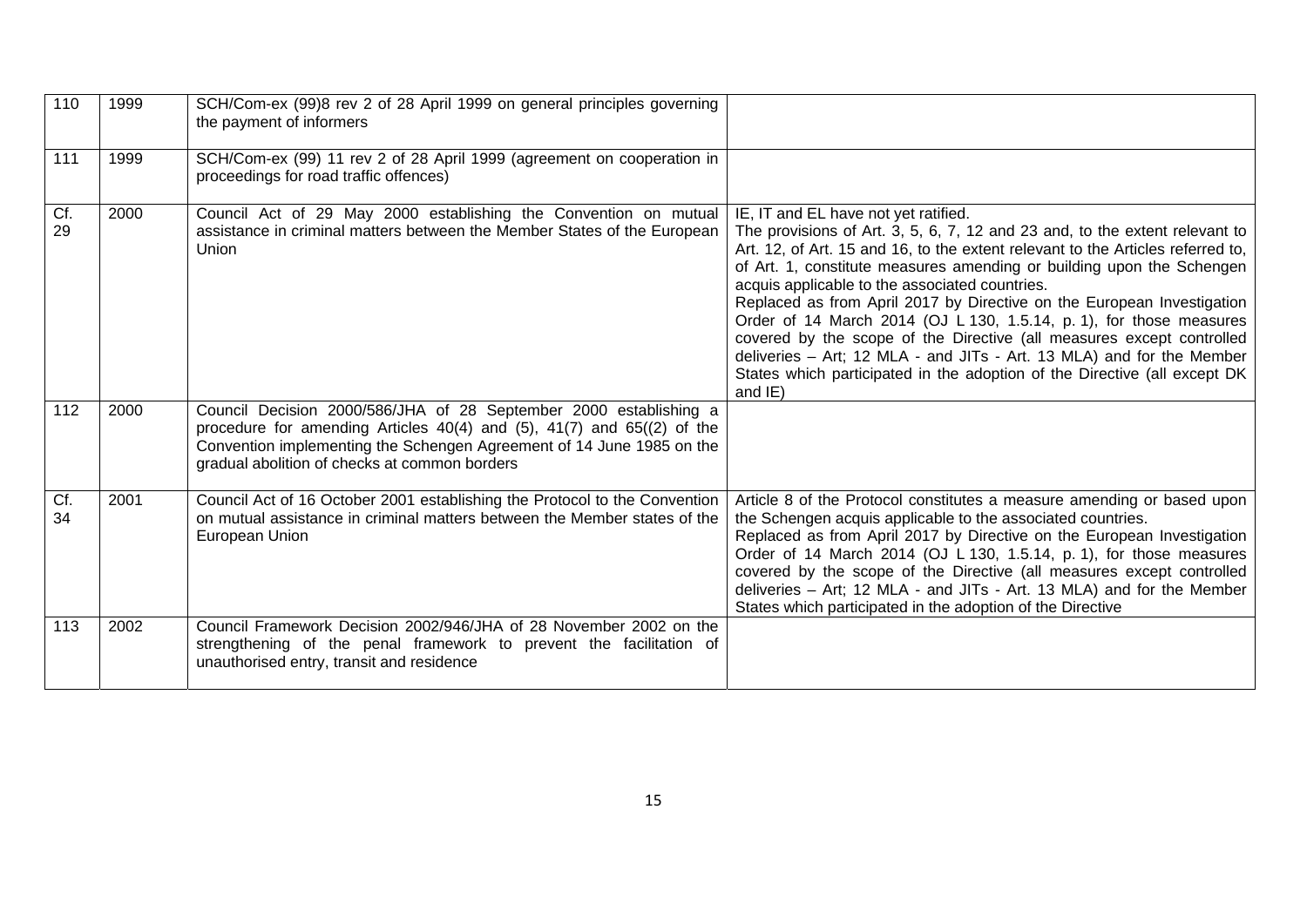| 114 | 2003 | Council Decision 2003/169/JHA of 27 February 2003 determining which<br>provisions of the 1995 Convention on simplified extradition procedure<br>between the Member States of the European Union and of the 1996<br>Convention relating to extradition between the Member States of the<br>European Union constitute developments of the Schengen acquis in<br>accordance with the Agreement concerning the Republic of Iceland's and<br>the Kingdom of Norway's association with the implementation, application<br>and development of the Schengen acquis |                                                                                                                                          |
|-----|------|------------------------------------------------------------------------------------------------------------------------------------------------------------------------------------------------------------------------------------------------------------------------------------------------------------------------------------------------------------------------------------------------------------------------------------------------------------------------------------------------------------------------------------------------------------|------------------------------------------------------------------------------------------------------------------------------------------|
| 115 | 2003 | Council Decision 2003/170/JHA of 27 February 2003 on the common use of<br>liaison officers posted abroad by the law enforcement agencies of the<br><b>Member States</b>                                                                                                                                                                                                                                                                                                                                                                                    |                                                                                                                                          |
| 116 | 2003 | Council Decision 2003/725/JHA of 2 October 2003 amending the provisions<br>of Article 40(1) and (7) of the Convention implementing the Schengen<br>Agreement of 14 June 1985 on the gradual abolition of checks at common<br>borders                                                                                                                                                                                                                                                                                                                       |                                                                                                                                          |
| 117 | 2007 | Commission Decision 2007/171/EC of 16 March 2007 laying down the<br>network requirements for the Schengen Information System II (third pillar)                                                                                                                                                                                                                                                                                                                                                                                                             |                                                                                                                                          |
| 118 | 2007 | Council Decision 2007/533/JHA of 12 June 2007 on the establishment,<br>operation and use of the second generation Schengen Information System<br>(SIS II)                                                                                                                                                                                                                                                                                                                                                                                                  |                                                                                                                                          |
| 119 | 2008 | Council Decision 2008/173/EC of 18 February 2008 on the tests of the<br>second generation Schengen Information System (SIS II)                                                                                                                                                                                                                                                                                                                                                                                                                             |                                                                                                                                          |
| 120 | 2008 | Council Decision 2008/149/JAI of 28 January 2008 on the conclusion, on<br>behalf of the European Union, of the Agreement between the European<br>Union, the European Community and the Swiss Confederation on the<br>Swiss Confederation's association with the implementation, application<br>and development of the Schengen acquis                                                                                                                                                                                                                      | This agreement was amended through the conclusion of the Protocol on<br>the accession of Liechtenstein to it (OJ L 160, 18.6.2011, p. 3) |
| 121 | 2008 | Council Decision 2008/633/JHA of 23 June 2008 concerning access for<br>consultation of the Visa Information System (VIS) by designated<br>authorities of Member States and by Europol for the purposes of the                                                                                                                                                                                                                                                                                                                                              |                                                                                                                                          |